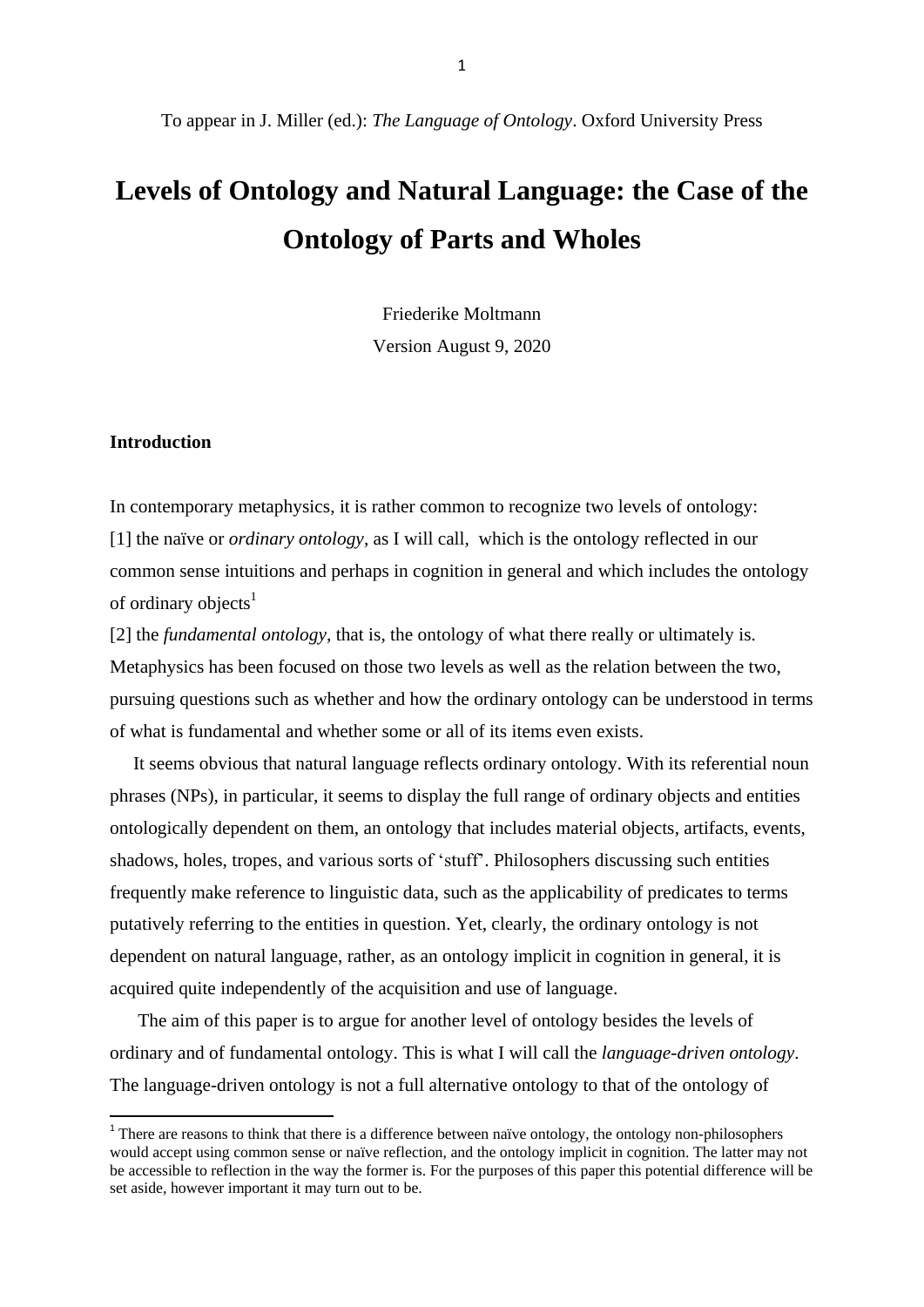ordinary objects, but rather involves an enrichment of it. The language-driven ontology is specifically tied to language, and the implicit acceptance of that ontology strictly goes along with the use of language.

 One main motivation for the language-driven ontology is the semantics of the mass-count distinction and more generally the semantics of parts and wholes involving plural and mass nouns. Recent research on the mass-count distinction converges on an agreement that the semantic distinction between mass and count nouns cannot reside in a difference in the ordinary ontology, but is more closely tied to language itself. For example, minimal pairs of a mass noun and a count such as *carpeting-carpets* appear to stand for the very same things, yet they differ semantically in the acceptability of predicates and the availability of predicate readings:

- (1) a. John counted the carpets
	- b. ??? John counted the carpeting.
- (2) a. John compared the carpets.
	- b. John compared the carpeting in the two rooms / ?? the carpeting.
	- c. John compared the individual carpets.

*Count* applies only to plural, not mass NPs, as seen in (1a, b); *compare* applies to plural NPs and certain mass NPs, as seen in (2a, b). Unlike *count*, *compare* can target individuals as well as subgroups, as on a reading of (2a) on which John compared the carpets in the one room to those in the other. In addition, *compare* can apply to mass NPs when a modifier specifies a division of their denotation into parts, such as *in the two rooms* in (2b). A subgroup reading of a plural argument of *compare* becomes unavailable with the addition of *individual*, as in (2c).

 *Count* and *compare* impose different *part-structure-sensitive semantic selectional requirements* on their arguments*,* that is, they carry different presuppositions regarding the part structure of an argument that a plural or mass NP may present. *Count* requires as an argument a plurality of single entities; *compare* requires an argument with contextually or descriptively distinguished parts.

 In the language-driven ontology of parts and wholes, the notion of unity, that is, the property of being a single, countable entity, plays a central role. Count nouns denote sets of single entities and thus convey unity, mass nouns don't. In contemporary semantics, in the tradition of Link (1983) and others, a common view has been that for an entity to have unity means for the entity to be an atom with respect to the noun used to refer to it. On an older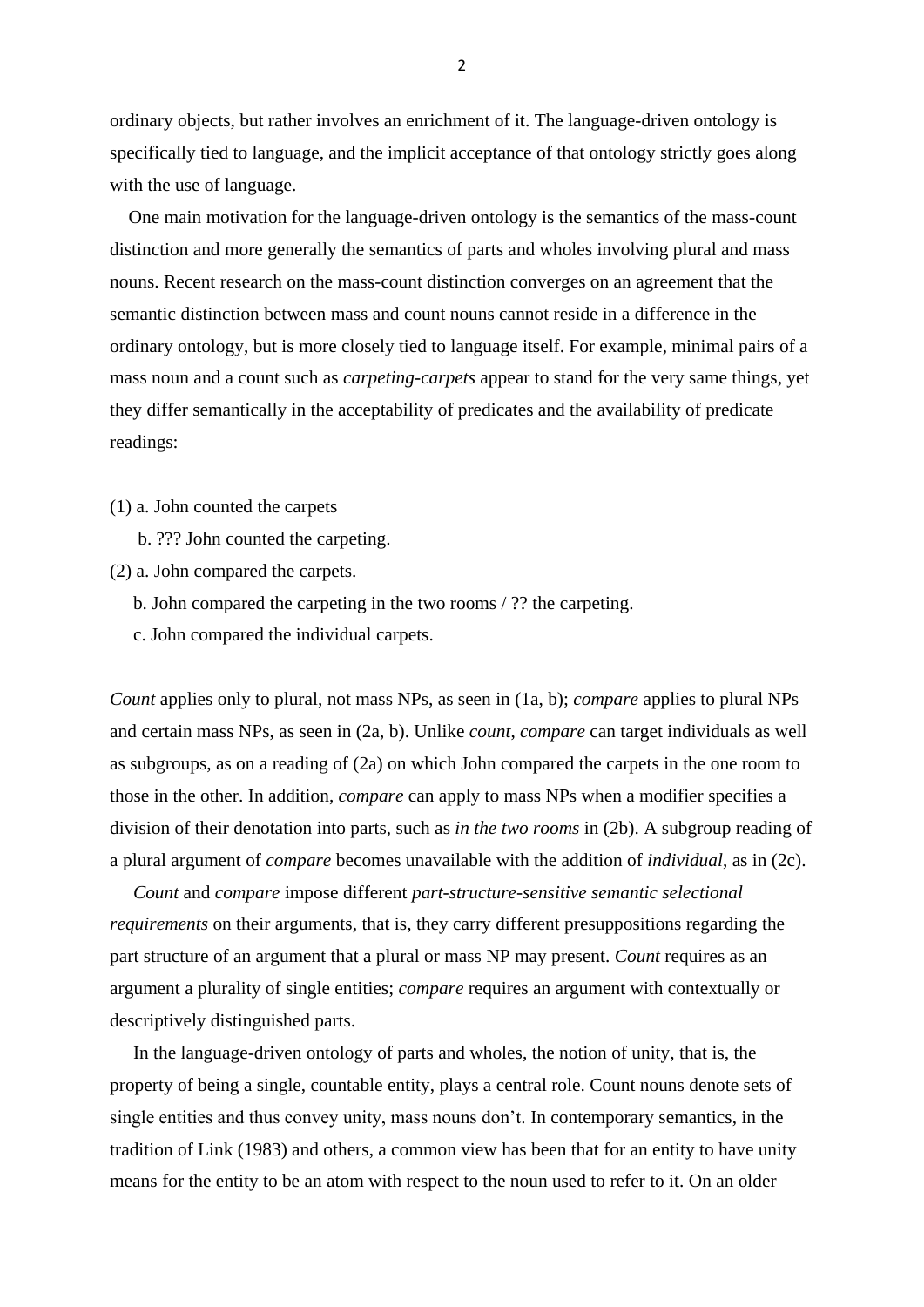view, going back to Aristotle, having unity means being an integrated whole, by having a form or structure or a boundary or by being a maximal entity whose parts of connected. A situation-based version of that view has been pursued in Moltmann (1997, 1998). On that view, a count noun characterizes an entity as an integrated whole in a (minimal) situation of reference, but not so a mass noun. This paper rejects those views and instead adopts the view that the mass-count distinction consists in the presence (count nouns) or absence (mass nouns) of a primitive condition of unity in the language-driven ontology, the ontology from which noun extensions are made up. Besides the mass-count distinction, such a language-driven notion of unity also plays a central role in part-structure-sensitive semantic selection as well as the semantics of part structure modifiers such as *individual* and *whole*.

 The language-driven ontology raises the question about its status: does it amount to another level of (conceptual) representation or can it be viewed as an ontology of what is real? This paper will argue that the language-driven ontology, like the ordinary ontology, is an ontology of the real (though not fundamental). However, it is based on a selection of actual entities and in that sense it is perspectival. This goes along with a 'maximalist' or 'permissive' view of reality as a plenitude of entities (Eklund 2008, Hawthorne 2006, Schaffer 2009). That is, reality consists in a plenitude of entities of both simple and derivative sorts, some of which will have unity in the language-driven ontology, some of them won't, depending on what entities language selects for its ontology. Both the language-driven ontology and the ordinary ontology thus are based on a (mind- or language-dependent) selection among what is real.

 The paper takes up a number of generalizations from my earlier work on the semantics of parts and wholes within the theory of situated part structure (Moltmann 1997, 1998, 2005), which was based on the notion of an integrated whole and well as a notion of a situation of reference. Being an integrated whole generally consists in having a form, structure, or boundary, but it may also just consist in being a maximal entity whose parts share a particular property or connection in the situation of reference, which makes pluralities like 'the carpets' or quantities like 'the carpeting in the room' integrated wholes. The new view this paper pursues sharply distinguishes the notion of unity from the notion of an integrated whole. Referring to something as a single entity may go along with characterizing it as an integrated whole (and often does), but it need not. Conversely, referring to something as an integrated whole does not guarantee that it counts as a single entity. Thus, the plurality 'the women' and the quantity 'the furniture in the room' will be integrated whole, but not single entities. The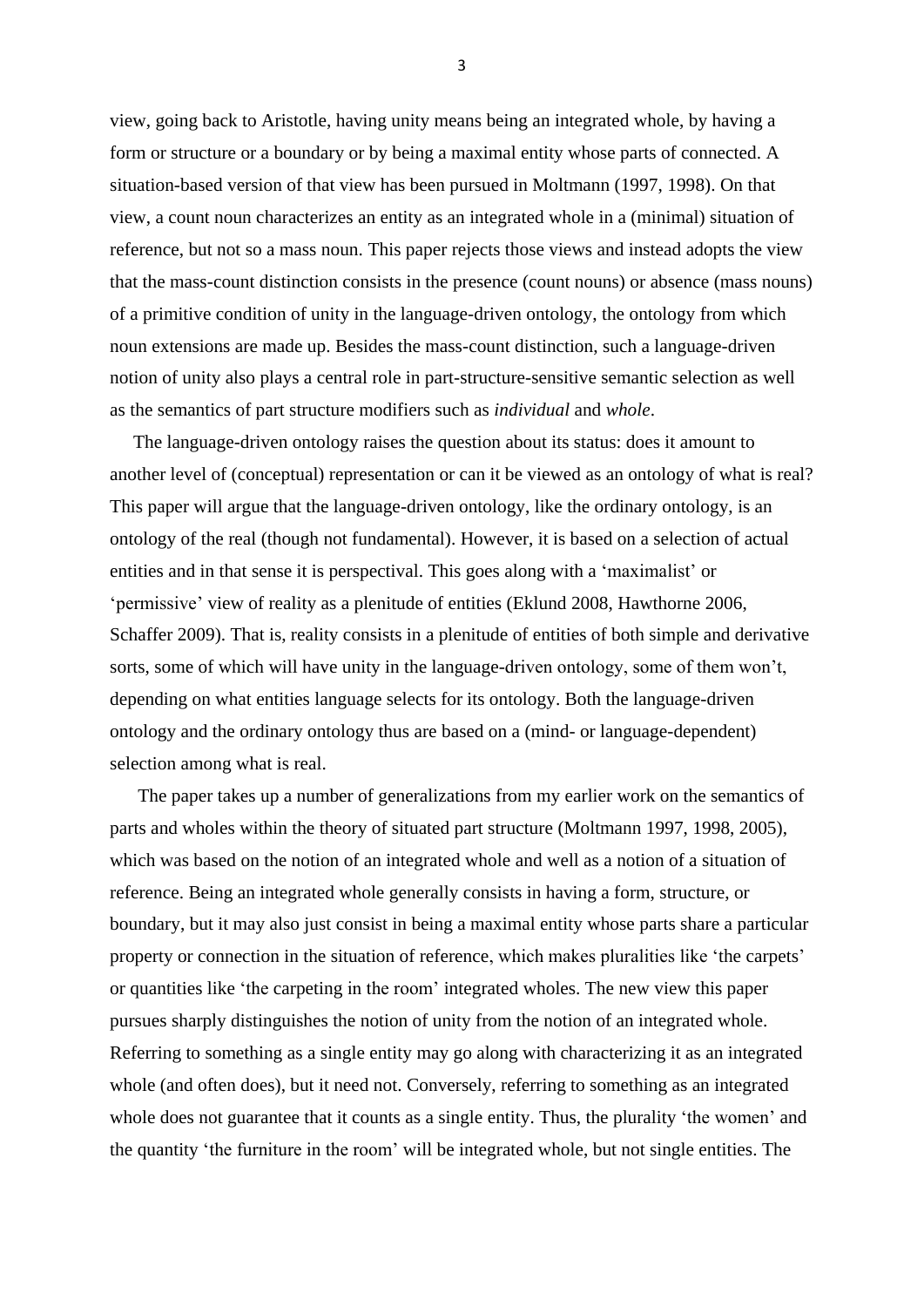new view no longer makes use of situations, but only of entities that come with unity or with a structure at the level of the language-driven ontology.

 The language-driven ontology of parts and wholes shares important features with the light ontology of pleonastic entities of Schiffer (1996), an ontology of abstract entities that includes properties and propositions introduced on the basis of the use of predicates and sentences respectively. They are part of the same, what Schiffer (1996) calls, 'language-created, language-independent' ontology, an ontology distinct from the ordinary ontology. They both are tied to the functional part of language (syntactic constructions or categories), rather than the lexicon.

 The paper will start with a few remarks about ontology and natural language in general. Against the background of the older view of situated part structures, it will then discuss the mass-count distinction and outline the new view of the language-driven ontology of parts and wholes. Finally, it will address the question of the status of the language-driven ontology, drawing the connection to the ontology of pleonastic entities.

# **1. How does natural language reflect ontology?**

The background assumption of this paper is that natural language reflects ontology, though not the ontology of fundamental reality.<sup>2</sup> There are various ways in which natural language reflects ontology. Most importantly, natural language reflects entities by means of its referential and quantificational NPs and its predicates, at least on the most common view. Thus in a simple sentence like *John sees a tree*, assuming it is true, the referential NP *John* and the quantificational NP *a tree* stand for entities, and the property expressed by *saw* is predicated of John and one of the entities *a tree* ranges over. The standard view, in both linguistics and philosophy of language, is that referential NPs (names, definite NPs, and specificational indefinites) stand for entities; quantificational NPs range over entities, and predicates express properties of entities.

 Why is this view plausible? First of all, it seems to match the intuitive functions of parts of speech: we use referential NPs to refer to entities and predicates to attribute properties to them. Moreover, the view allows for a uniform semantics of NPs and of predicates, and thereby appears to guarantee compositionality. That is, referential NPs always stand for entities, quantificational NP always range over entities, and predicates always express

**.** 

<sup>&</sup>lt;sup>2</sup> See Moltmann (2017, 2019) for more on the ontology reflected in natural language.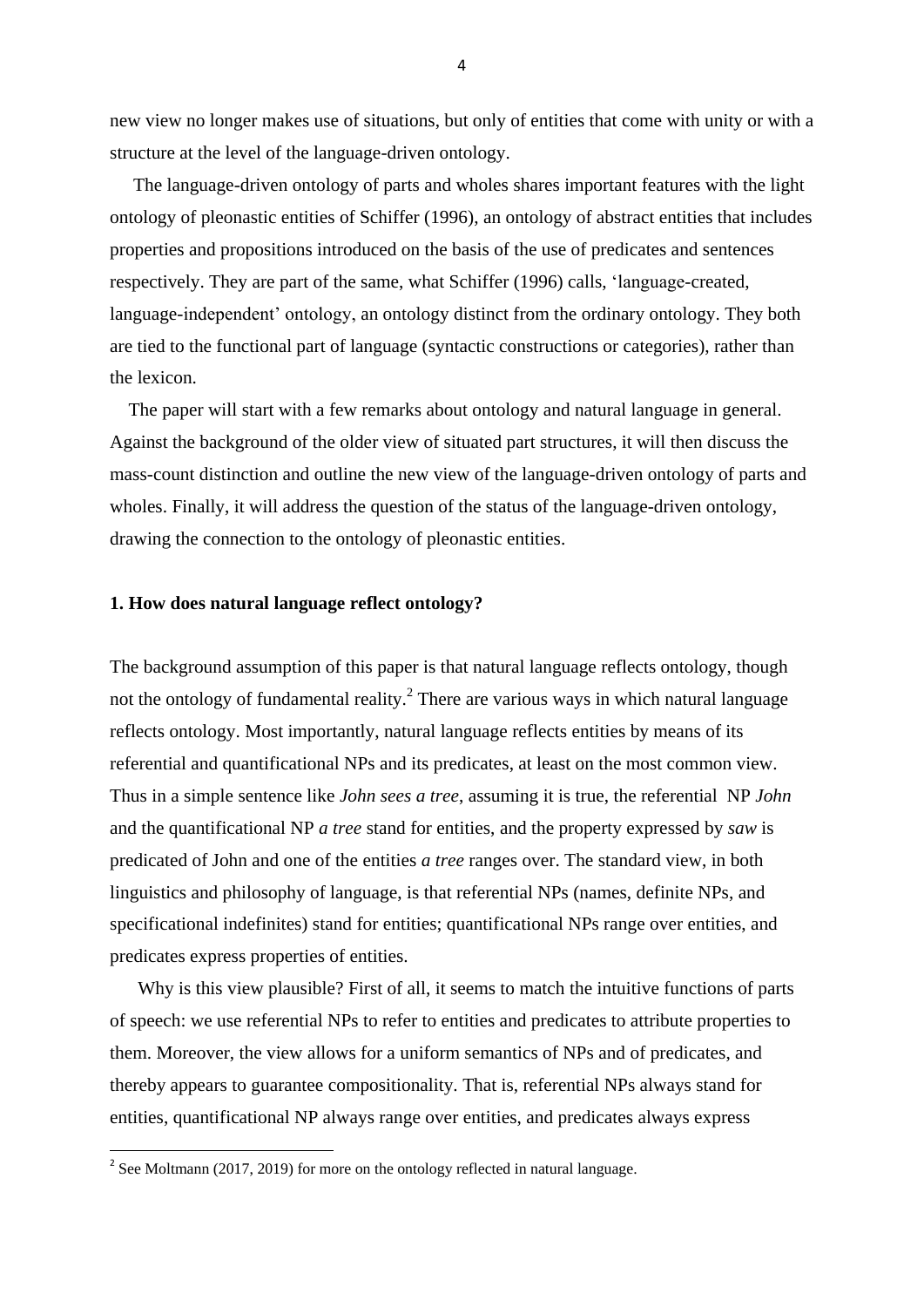properties of entities.<sup>3</sup> Frege, in particular, was very explicit about the connection between objecthood and referential NPs. It was part of his Context Principle that a referential NP, in the context of a sentence, always contributes an object (entity) to the composition of the meaning of the sentence (Wright 1983). Compositionality and ontology thus appear to be intimately linked.<sup>4</sup>

The view that referential NPs always stand for entities requires recognizing a wider range of entities than many metaphysicians may be willing to accept, such as a great range of derivative and perhaps abstract entities. It also requires recognizing entities that are specifically part of the language-driven ontology, in particular, it seems, *pluralities* (denotations of definite plural NPs) and *quantities* (denotations of definite mass NPs). 5 Just as definite singular NPs stand for entities that are individuals, definite plural NPs and mass NPs should stand for entities, namely pluralities and quantities. That the three types of definite NPs stand for entities appears to be supported by the fact that they allow for the same predicates with the very same reading, for example *weigh*:

(3) a. The stone weighs one kilo.

.

- b. The stones (together) weigh 5 kilo.
- c. The material weighs 5 kilo.

Considerations of compositionality give a strong motivation for pluralities and quantities being entities on a par with individuals as elements in the denotation of nouns and as semantic values of definite NPs.

<sup>&</sup>lt;sup>3</sup> Frege went even further and took the notion of an object (entity) itself to be tied to the syntactic function of a referential NP, introducing a syntactic notion of objecthood ('an object is what a referential NP may stand for').

<sup>&</sup>lt;sup>4</sup> There is also an alternative view, though, according to which natural language does not involve reference to objects (Chomsky 1986, 1998, 2013) and that compositionality can be achieved without ontology, on the basis of concepts only (Pietroski 2018). However, see my remarks in Section 7.

<sup>&</sup>lt;sup>5</sup> The term 'quantity' for the sorts of things that make up the denotation of mass nouns and the referents of definite mass NPs is due to Cartwright (1970) (see also ter Meulen 1981 Schubert/Pelletier 2012). It is not entirely felicitous in that it suggests those things have the status of single, countable entities, which they don't (McKay 2016). The term as used in this paper is meant to be ontologically neutral.

The term 'stuff' is often used in the philosophical literature, but it is unsuited when talking about pluralities of such entities in the metalanguage. The term 'substance' was originally used for the denotation of kind-referring bare mass nouns such as *gold* in *Gold is shiny* (ter Meulen 1981) and is not suited for the things that make up the denotation of mass nouns when they do not stand for kinds. Other semanticists have taken bare mass nouns to stand for intensions (Pelletier / Schubert 2012) or modalized pluralities of quantities (Moltmann 2013).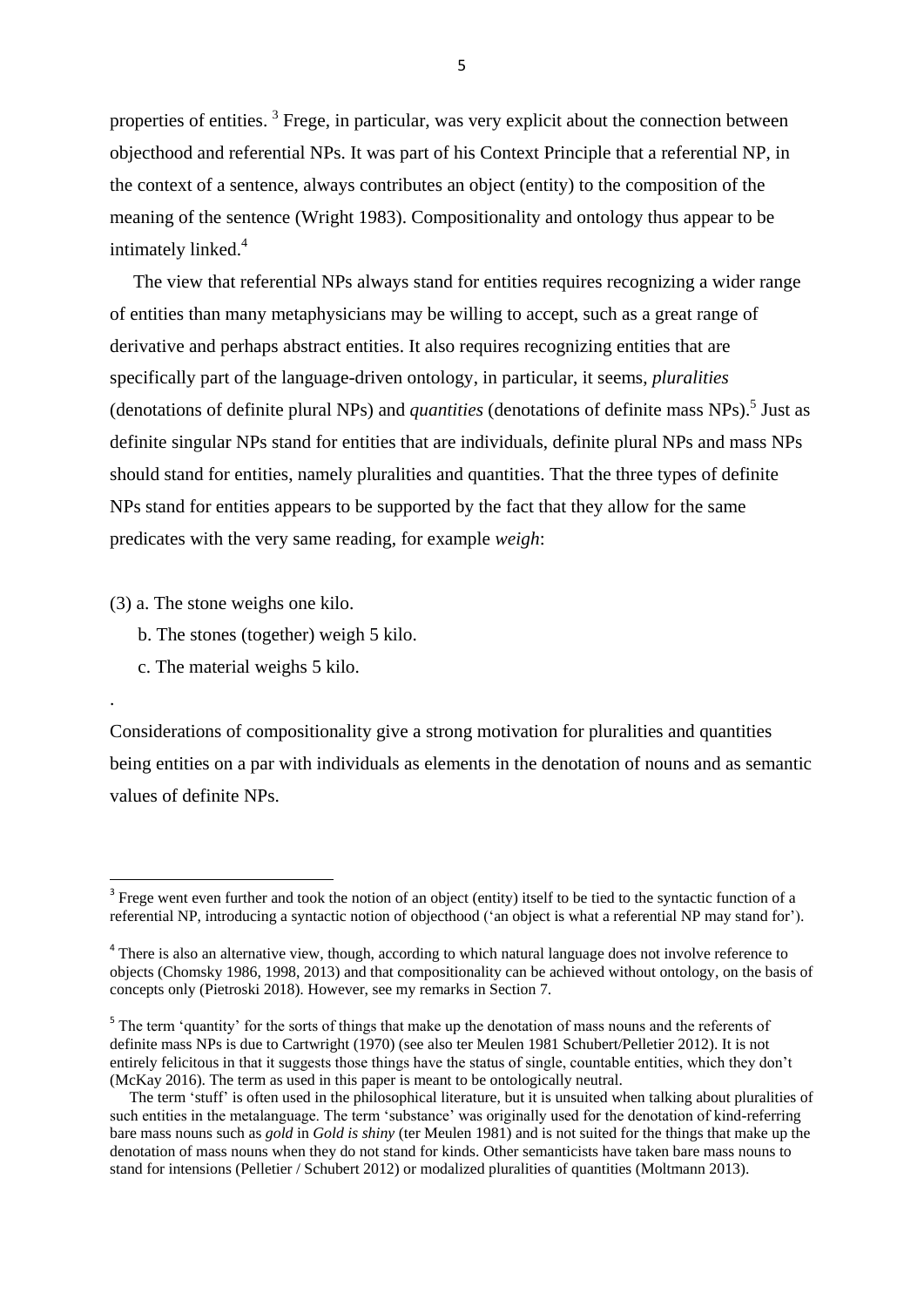There is a debate whether pluralities should be viewed as entities, that is 'collections as one' (formally, sums or sets) or rather as collections as many', an issue that will be addressed in Section 5. For the time being, pluralities will be considered entities.

 As a terminological clarification, the terms 'individual', 'plurality' and 'quantity' in this paper will be used for the sorts of entities that make up the extension of singular count, plural, and mass nouns respectively and also act as respective semantic values of definite singular count, plural, and mass NPs. The term 'entity' will be used as the more general term, applying to individuals, pluralities, and quantities.

#### **2. The mass-count distinction**

**.** 

The mass-count distinction is a morphosyntactic distinction between nouns that appears to reflect a fundamental ontological distinction: that between a single entity, an entity that has unity, and something that fails to be a single entity, but is just stuff (a quantity). The semantically relevant notion of a single entity is closely connected to the use of count nouns (or categories) in natural language and plays a central role in part-structure-sensitive semantic selection. As well be discussed, there are serious difficulties for standard semantic approaches to the mass-count distinction. This paper will instead take the notion of unity conveyed by count nouns to be a primitive notion and will formulate constraints on part-structure-sensitive semantic selection in terms of it.

 While there has been enormous amount of recent research on the mass-count distinction across languages and the related issue of classifier languages, for the purpose of this paper, it will suffice to stay with standard criteria and intuitions regarding the mass-count distinction in English. The main criterion for the mass-count distinction is that count nouns take numerals, but mass nouns don't. Count nouns moreover generally display a singular-plural distinction, but mass nouns don't. Another criterion used by linguists for mass and count nouns is the selection of quantifiers (mass nouns go with *little* and *much*, count nouns with *few* and many).<sup>6</sup> The criterion that philosophers have often focused on is the choice between the predicates *being some of* and *being one of* (*This carpet is one of the carpets* / ?? *some of the carpeting*, *This rice is some of what was offered* / ?? *one of the things that were offered*) (McKay 2016). Moreover, mass nouns cannot generally be predicated of count NPs and count

<sup>&</sup>lt;sup>6</sup> See Doetjes (2012) and Pelletier/ Schubert (1989, 2003) for criteria for mass and count.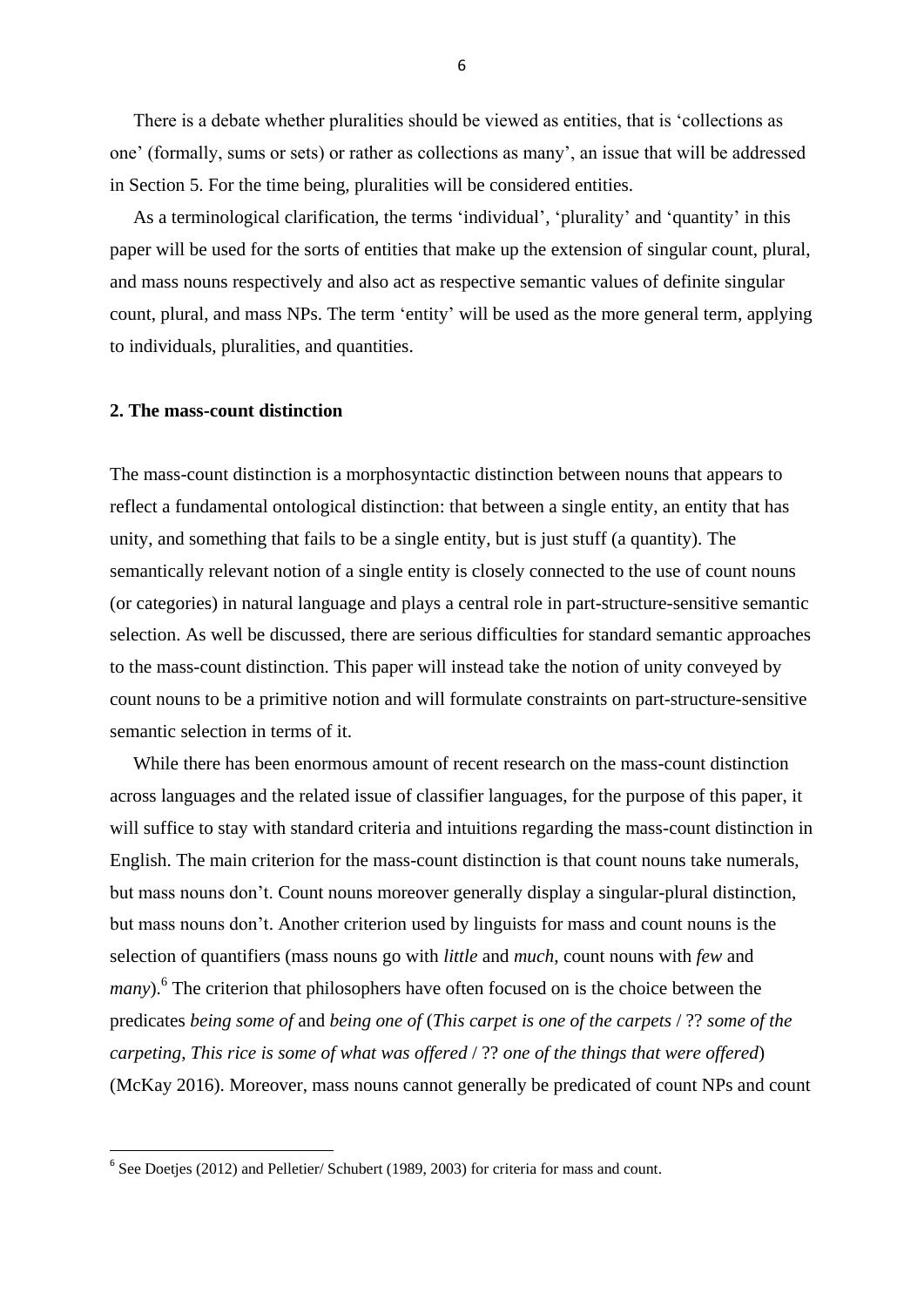NPs cannot generally be predicated of mass NPs (?? *This carpet is expensive carpeting*, ??? *This carpeting is a beautiful carpet*) (McKay 2016). 7

 By tendency, the mass-count distinction goes along with the ontological distinction between objects and matter. Yet (near) minimal mass-plural pairs such as *carpets - carpeting, clothes clothing, rice grains - rice, faculty members – faculty, animals - cattle* make clear that the distinction can hardly be one in the ordinary ontology. Mass and plural NPs in such pairs may, it seems, stand for the very same things, hardly even displaying a difference in how things are perceived or conceived.<sup>8</sup> The choice of mass or count often seems arbitrary, both for a given language (why the mass noun *rice*, but the plural *beans*?) and across languages (English *pasta* as a mass noun vs French *pâtes* as a plural noun). Given those linguistic facts, there is little agreement among linguists what the content of the mass-count distinction consists in, whether it is an ontological, extension-based, information-based, epistemic, or conceptual-perspectival distinction.<sup>9</sup> This paper will focus on the two main approaches to the semantics of the mass-count distinction:

- [1] the *integrity-based approach*
- [2] the *extension-based approach*.

 The *integrity-based approach* takes the content of the mass-count distinction to be a distinction between entities that come with a boundary, form, gestalt, connectedness or some other sort of integrity (count) and entities that lack integrity (mass). This way of drawing the mass-count distinction can be traced back to the Aristotelian notion of form (see also Simons (1987) for the general notion of an integrated whole). In linguistics, an integrity-based approach to the mass-count distinction was adopted by Jesperson (1924) and later Langacker  $(1980).$ <sup>10</sup> The theory of situated part structures (Moltmann 1997, 1998, 2005) makes use of

**.** 

 $<sup>7</sup>$  Sometimes in the literature, predicating a mass nouns of a count as below is taken to be acceptable:</sup>

<sup>(</sup>i) This chair is wood.

As far as such examples are even acceptable, they rather involve the *is* of constitution.

<sup>&</sup>lt;sup>8</sup> See also Soja/Carey/Spelke (1991). The distinction between the material and an object constituted by it is generally regarded an ontological distinction by philosophers concerned with the ontology of ordinary objects (rather than the ontology of fundamental reality) (Fine 2003).

<sup>&</sup>lt;sup>9</sup> See Pelletier/ Schubert (1989, 2003) for an overview of different approaches to the semantic mass-count distinction.

<sup>&</sup>lt;sup>10</sup> Thus, for Jespersen (1924, p. 198): 'There are a great many words which do not call up the idea of some definite thing with a certain shape or precise limits. I call these 'mass-words'; they may be either material, in which case they denote some substance in itself independent of form, such as silver, quicksilver, water, butter, gas, air, etc., or else immaterial, such as leisure, music, traffic, success, tact, commonsense' .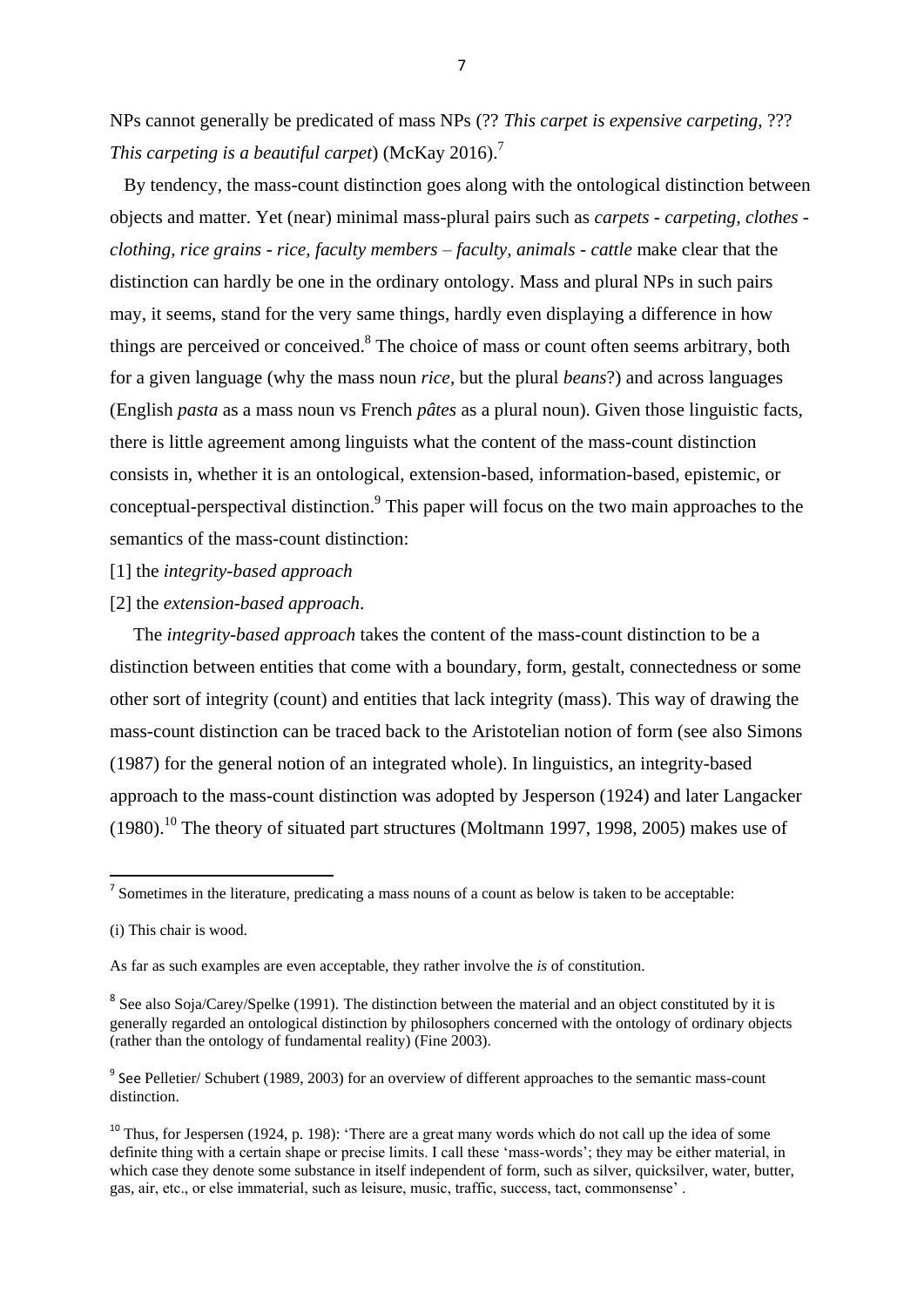the notion of integrated whole of Simons (1987), but relativizes it to a situation, permitting entities to be accidental integrated wholes or to have or lack integrity just on the basis of linguistic information.

 The *extension-based approach* to the semantics of the mass-count distinction takes the content of the mass-count distinction to consist in different properties of noun extensions formulated in terms of extensional mereology. The extension-based approach is due to Quine (1960) and became particularly influential in linguistics in the version it takes in Link (1983). Most importantly, the characteristic property of a singular count noun is to have an *atomic* extension, that is for any x and y, if  $x \in [N]$  and  $y \lt x$ , then  $\neg y \in [N]$ , where  $\lt$  is the properpart relation. By contrast, the extension of a mass noun is not atomic; rather it generally is taken to be taken to be *divisive*, that is, for any  $x \in [N]$ , for any y, if  $y < x$ , then  $y \in [N]$ . The extensions of both mass nouns and plural nouns are cumulative, that is, if  $x, y \in [N]$ , then x v  $y \in [N]$ , where x v y, the sum of x and y, is taken to be the least upper bound of  $\{x, y\}$  with respect to  $\langle$  (sup<sub> $\langle$ </sub>{{x, y})). Being both divisive and cumulative defines *homogeneity*, the characteristic property of mass noun extensions.

 Both the integrity based approach and the extension-based approach face two general difficulties:

[1] Singular count nouns that fail to meet atomicity or convey properties of integrated wholes [2] Mass nouns that display atomicity or properties of integrated wholes. Let us address these in turn.

# **2.1. Singular count nouns that fail to meet atomicity or convey properties of integrated wholes**

There are a range of singular count nouns for which atomicity fails to hold. They include nouns like *thing, sum*, and *line* (Moltmann 1997) as well as *fence, twig,* and *wall* (Rothstein 2010, 2017). A proper part of a thing or sum may be a thing or sum again. One might relativize atomicity to a context that selects only maximal entities falling under the noun (Rothstein 2017). However, there are fully legitimate uses of the nouns in question on which they are not atomic (philosophical uses of *thing* or *entity*, for example). Semantic theory should not exclude legitimate 'technical' uses of nouns. The integrity-based approach does not make use of atomicity and thus in principle allows for count nouns to denote non-atomic entities. However, the entities in the extension of count nouns need to be integrated wholes in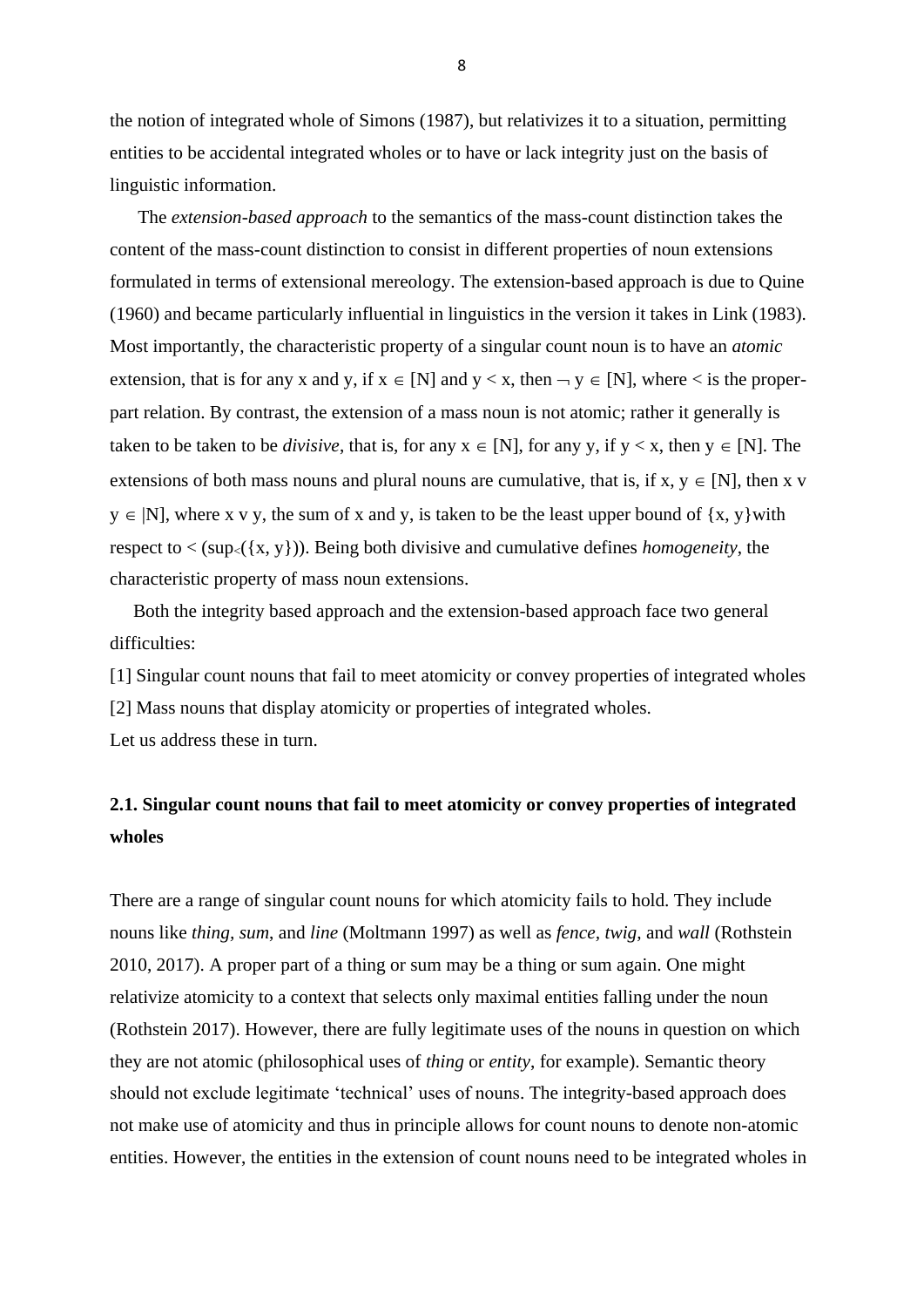the situation of reference, which will hold only for maximal fences and walls. The integritybased approach then has similar difficulties with legitimate uses of *thing*, *entity*, and *sum* on which integrity is not meant to play a role.

 There are certain limit cases that make the difficulty for extension-based and integritybased approaches particularly clear. These involve what I will call 'portion nouns' and 'collection nouns', nouns which fail to be atomic and need not convey any form of integrity. (5a, b) are examples with portion nouns; (6) is an example with a collection noun:

- (5) a. the portion of wine John drank the wine John drank
	- b. the body water on earth the water on earth
- (6) the papers Mary proposed as readings the collection of papers Mary proposed as reading

In (5a, b), the singular count NP and the mass NP provide the very same identity and persistence condition for an individual and a quantity respectively, and so for the singular count NP and plural NP in (6). No integrity is implied by *portion, body,* and *collection* on the relevant use. Moreover, on that use, *portion, body,* and *collection* are non-atomic and thus fail to meet the extensional mereological criterion for singular count nouns. However, portion nouns and collection nouns clearly classify as singular count nouns, given the various criteria. For example, the portion of wine John drank is 'one of the portions offered', not 'some of the wine offered'; there is 'one portion of wine he drank', not 'one wine he drank' etc. (McKay 2016). Portion and collection nouns thus define something of which they are true as a single thing, but not in virtue of it being an atom or an integrated whole. Unity, the property of being a single thing, thus, may, but need not, be grounded in properties such as being an atom with respect to an expression or concept or being an integrated whole. Singular count nouns, in addition to providing identity conditions, which may be the same as those of mass nouns, specify that an entity have the status as a single entity. Whatever their lexical content may be, singular count nouns convey unity and thus countability. This motivates the view that unity is a primitive notion, not reducible not atomicity or integrity.

#### **2.2. Mass nouns that display atomicity or quantities whose parts are integrated wholes.**

Lack of atomicity for mass nouns poses the familiar difficulty of the minimal-parts problem. It arises quite obviously for granular mass nouns like *rice* but also others such as *water*. An even more serious problem are so-called object mass nouns. Object mass nouns represent a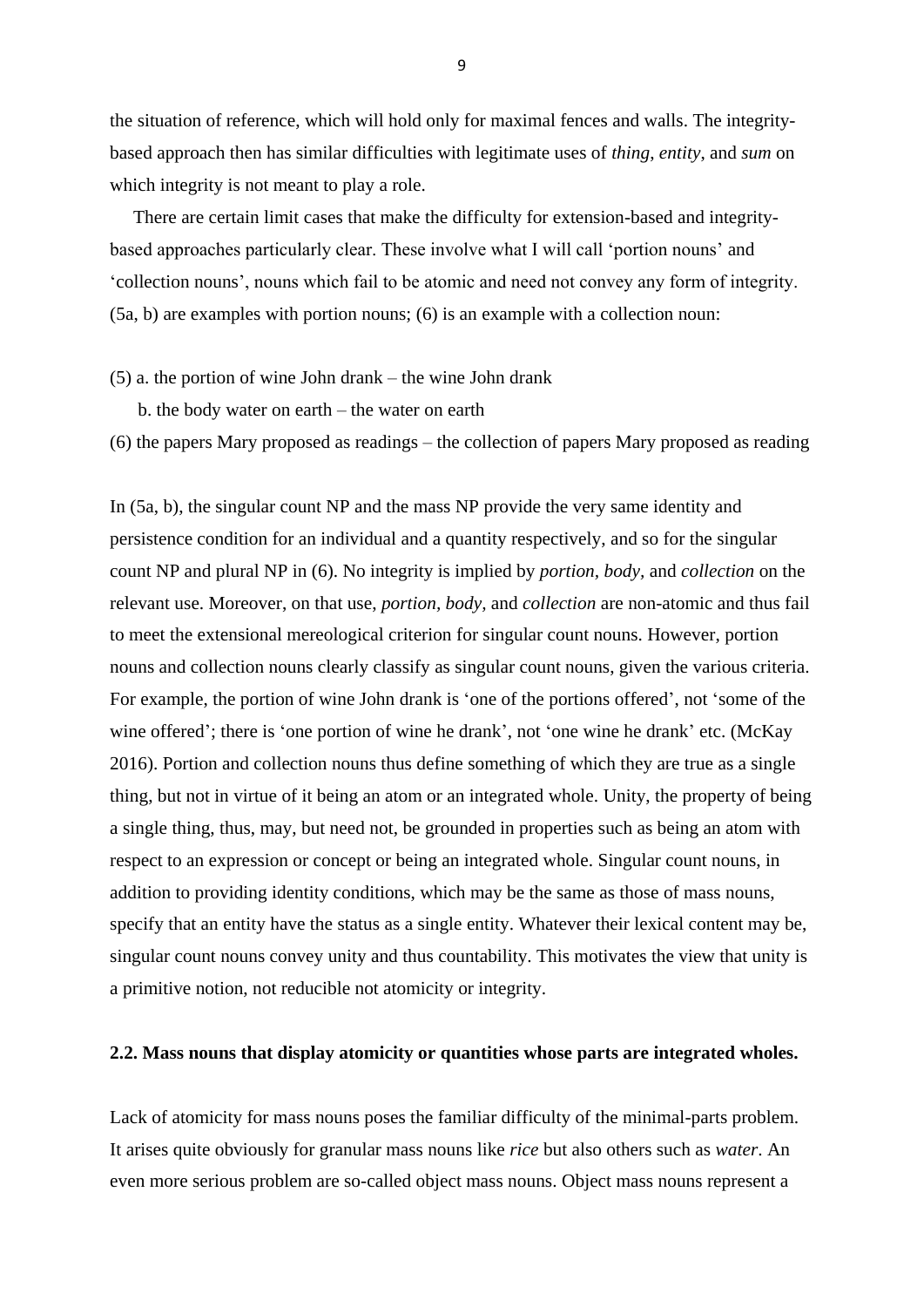great range of mass nouns that appear to stand for pluralities of well-individuated objects. They include *furniture*, *clothing, carpeting, hardware, jewelry, luggage, staff*, *police force,*  and *cattle*.<sup>11</sup> Object mass nouns often come with apparent co-extensional plural nouns in the same language or in a different language. In English, we have *clothes – clothing, carpets – carpeting*, *policemen – police force, professors – faculty, cows – cattle.* Across languages, we have the choice of the mass noun *pasta* in English and Italian and the plural noun *pâtes* in French, the mass noun *hair* in English and the plural noun *cappelli* in Italian. The choice of an object mass noun as opposed to a plural noun across languages appears generally arbitrary, without there being an obvious perceptual difference (Chierchia 1998b).

 The two approaches to the content of the mass-count distinction, the extension-based approach and the integrity-based approach, are hardly applicable to object mass nouns. Object mass-count are atomic as much as count noun are, and object mass nouns appear to provide integrity conditions for the individuals that make up their denotations as much as plural nouns do. But object mass nouns fulfill the main criteria of mass nouns, such as the choice of determiners *little* and *much* and the resistance of numerals.

 Object mass nouns have given rise to the view that the choice among mass and count is to an extent arbitrary and does no align with the actual ontology of things. In Rothstein's (2010) words, 'While the mass-count distinction is clearly influenced by the structure of matter, it is not taken over from it'.

 On the present view, object mass-nouns convey a content that simply fails to describe an entity as a single entity (as 'one') or as a plurality of entities (as 'many'). Object mass nouns describe quantities that have parts that are single entities, but that themselves are not mere pluralities of single entities. That is because the lexical content of object mass nouns conveys properties based on collective or overall qualities, functions, or patterns, rather than standing for mere pluralities of individuals. Some apparent minimal pairs may display such differences particularly well, for example *jewelry – pieces of jewelry* or *hair – hairs*. *Colorful jewelry* can stand for differently colored, monochrome pieces of jewelry, but *colorful pieces of jewelry*  requires the individual pieces to be colorful. 'Little hair' is less than 'few hairs', since the latter counts individual hairs, but the former measures an overall quantity. There are limit cases with little manifest differences (e.g. *pasta* vs *pates*). Just as with the difference between portion and collection nouns, in the limit cases the ordinary ontology does not seem to be reflected in the choice between mass nouns and plural nouns.

**.** 

 $11$  Chierchia (1998b), Cohen (to appear) for linguistic discussions of object mass nouns.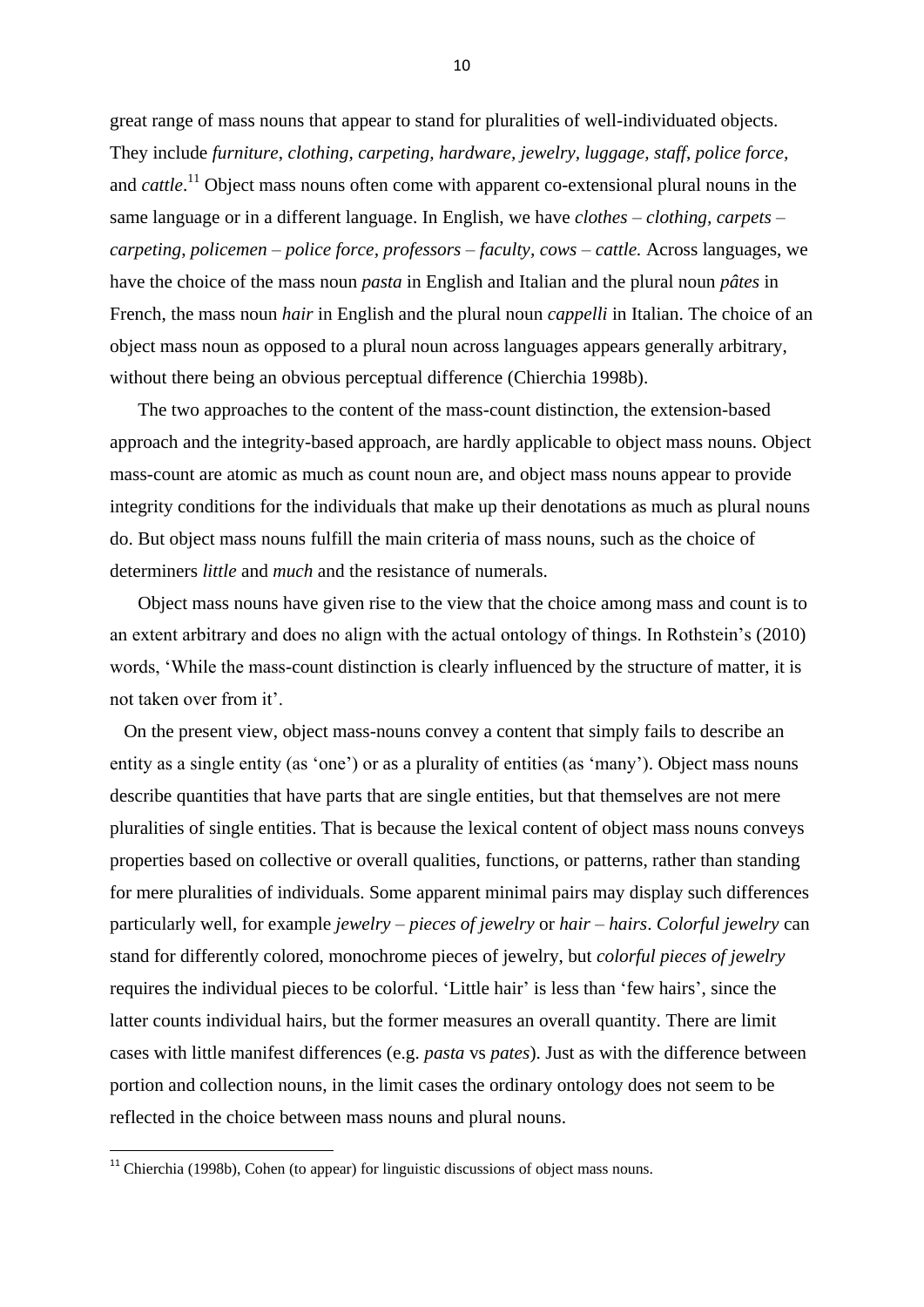Portion and collection nouns as well as object mass nouns pose serious problems for extension-based and integrity-based approaches to the mass-count distinction and support the view that the semantic content of the mass-count distinction resides in the presence or absence a primitive notion of unity (even if there is a tendency for that unity to be grounded in conditions of integrity or atomicity). Unity in that sense need not align with the individuation of entities as single entities in the ordinary ontology. Only entities in the language-driven ontology, make up the extension of nouns, not entities in the ordinary ontology. The entities in the extension of singular count nouns have the status of single entities in the languagedriven ontology, but not so the entities in the extension of mass nouns and plurals.

 Let us introduce some minimal formal representation. For the time being, the denotation of a plural noun  $N_{\text{plur}}$  can be taken to be the closure under sum formation of the extension of N, as on the extensional mereological approach. The minimal structure of the ordinary ontology is then as in (7a), and that of the language-driven ontology as in (7b):

(7) a. The ontology of ordinary objects:  $\langle I^*, O^* \rangle$ 

b. The language-driven ontology:  $\langle I, (Q, \langle), (P, \langle) \rangle \rangle$ 

The assumption about the ontology of ordinary objects is simply that it divides into a domain of entities that are single entities  $(I^*)$  and a domain of entities that aren't  $(E^*)$  (a domain of quantities and perhaps pluralities). The language-driven ontology consist of a domain I of single entities as well as a domain Q of quantities, which is closed under sum formation (least upper bounds with respect to  $\lt$ ) and a domain of pluralities P, which, for now, is also closed under sum formation.

 The domains I\* and I need not coincide. In the ordinary ontology, unity is generally based on conditions of integrity and purpose, which also restricts the formation of sums (Simons 1987, Schaffer / Rosen 2017). In the language-driven ontology, by contrast, unity need not be grounded and sum formation appears unrestricted (mereologial universalism).

 The semantics of singular count, mass, and plural nouns then is subject to the following conditions:

- (8) a. For a count noun N,  $[N] \subseteq I$ 
	- b. For a mass noun noun N,  $[N] \subseteq Q$
	- c.  $P = \{x | \exists X (X \neq \emptyset \& X \subseteq I \& x = \sup_{\leq}(X))\}$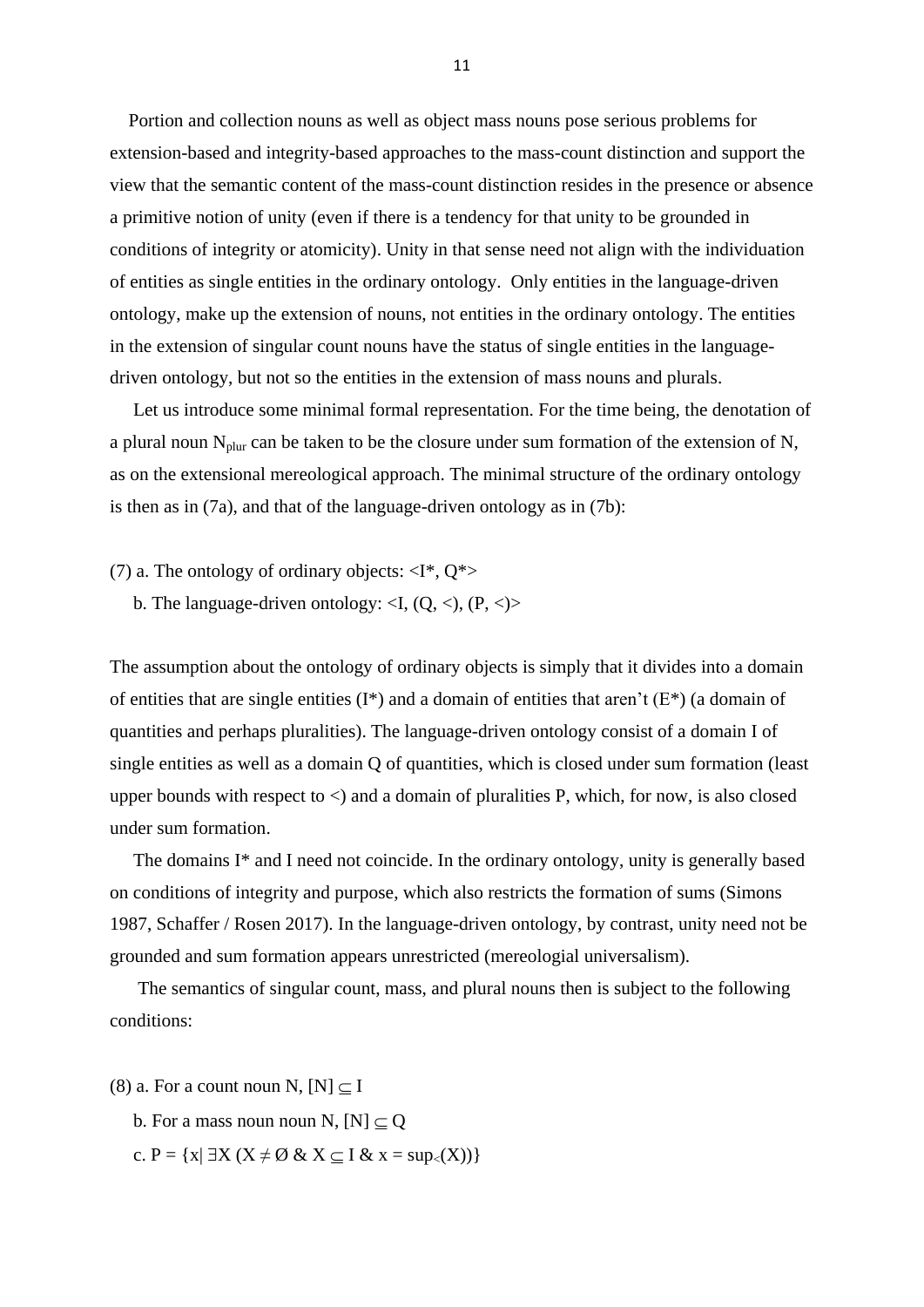d. For the plural N<sub>plur</sub> of a count noun N,  $[N_{\text{plur}}] = \{x \mid \exists X(X \neq \emptyset \& X \subseteq [N] \&$  $x = \sup_{\leq}(X))$ 

 Another potential support for the distinction between the language-driven ontology and the ordinary ontology comes from classifier languages such as Chinese, though the issue of classifiers across languages is highly complex and the case of Chinese itself controversial. This is not a place to enter the debate about Chinese, but to simply make clear that one view within that debate can be cast straightforwardly within the present approach. Simplified, in Chinese, (almost) all nouns require numeral classifiers for numerals to be applicable. Numeral classifiers select either natural units (sortal numeral classifiers) or units based on measurement (mensural numeral classifiers).<sup>12</sup> English has something close to classifier constructions with mass nouns:

- (9) a. two pieces of furniture
	- b. two liters of milk

In (9a), *pieces* and *liter* act like sortal and mensural classifiers respectively, enabling countability of the denotation of a mass noun. The view about Chinese that has sometimes been held is that Chinese nouns are always mass or at least are never specified as count (Ojeda 1993, Borer 2005, Rothstein 2017).<sup>13</sup> But standard ontological and extension-based characterizations of mass nouns (lack of integrity or natural unity and homogeneity respectively) do not apply Chinese nouns, just as they did not apply to object mass nouns. The present view can make sense of that view about Chinese: Chinese nouns never convey a notion of unity, regardless of their lexical content. (8b) then applies to Chinese nouns as well. The effect of numeral classifiers, on this view, is to impose unity, by selecting entities that have unity in the ontology of ordinary objects (sortal numeral classifiers) or by imposing a measurement (mensural numeral classifiers). The meaning of a classifier now is a function mapping an entity e in the domain Q onto one in I that is minimally distinct from e by having unity:<sup>14</sup>

**.** 

 $12$  For classifiers and the distinction between mensural and sortal classifiers in particular see Cheng / Sybesma (1999), Doetjes (2012), and Rothstein (2017).

<sup>&</sup>lt;sup>13</sup> For a different view about Chinese see, for example, Doetjes (2012) and Cheng / Rybesma (1999, 2005).

 $14$  See Rothstein (2017) for a similar view.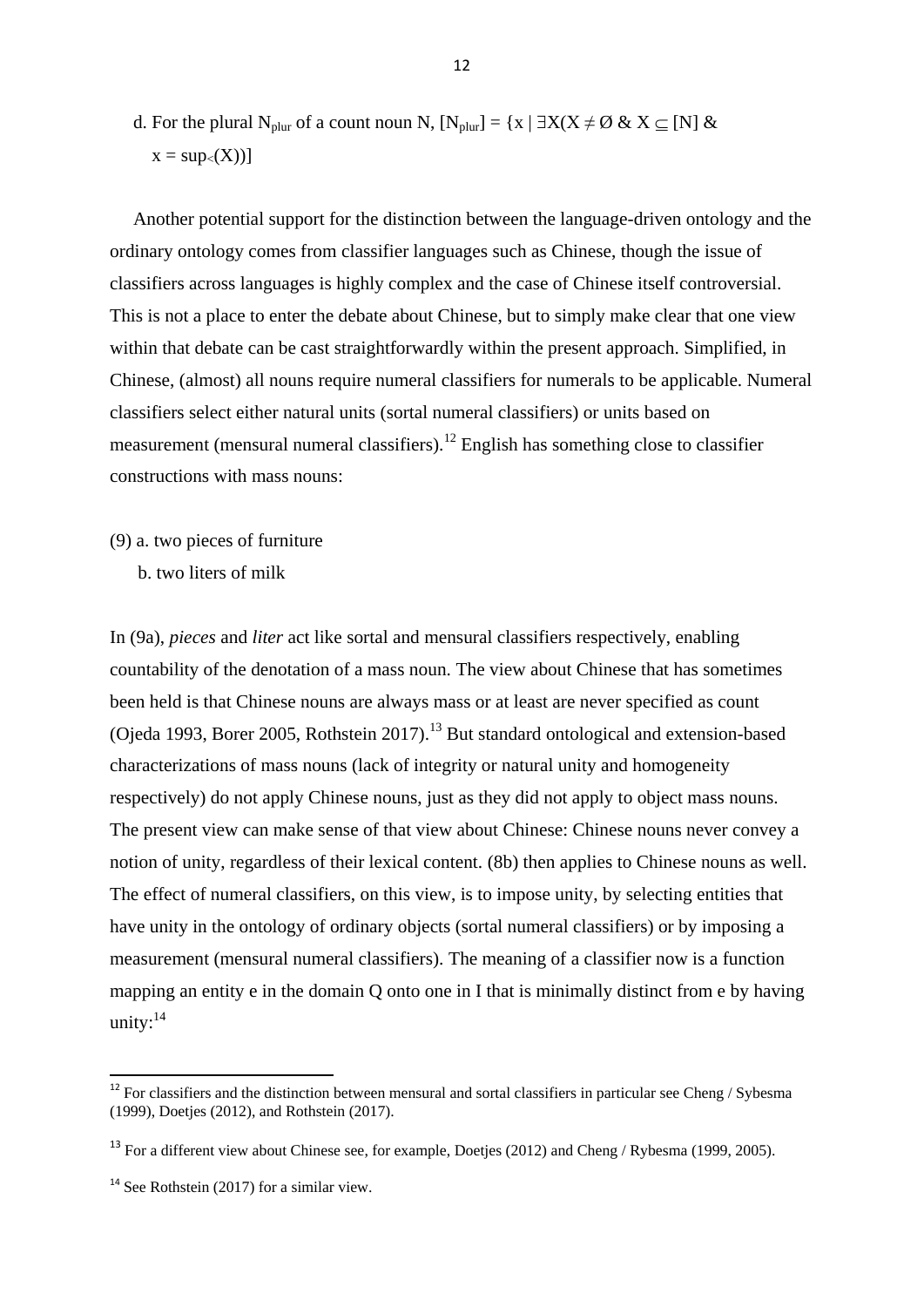(10) For a sortal numeral classifier C and a noun N,

$$
[CN] = [x] \exists y (y \in Q \& Cy x \& y \in [C] \& x \in [N])\}
$$

I will set aside the semantics of mensural classifier constructions, which will involve measurement functions applying to quantities.

#### **2.3. The theory of situated part structures**

The present view takes unity to be a primitive notion, at the level of ontology relevant for semantics, the language-driven ontology. Being a single entity at that level may go along with being an integrated whole, but being an integrated whole does not guarantee having unity and thus counting as a single entity. This holds also when integrity is relativized to a situation of reference. This constitutes the crucial departure from the theory of situated part structure in Moltmann (1997, 1998, 2005), which for the semantics of singular count nouns made use of the notion of an integrated whole relative to a situation. I will quickly review that theory.

 The general idea of that theory was that the semantics of natural language involves a part structures in situations, where information content of the situation determines the part structure of quantities and pluralities, based on whether entities count as integrated wholes. . The semantic mass-count distinction, on that view, moreover consists in that singular count nouns convey integrity of an entity in a situation of reference, whereas mass nouns convey the absence of it in a minimal situation of reference (that is, a situation attributing to an entity no more than the content of the noun itself) (Moltmann 1997, 1998). Part-structure-related semantic selectional requirements furthermore care about whether entities or their parts are integrated wholes in the situation of reference.

 The theory of situated part structures has difficulties dealing with important aspects of the mass-count distinction, as already mentioned. Another problem is that it considers the referents of definite plural and mass NPs integrated wholes. This means that the pluralities and quantities count as one, rather than as many, which is inadequate, as we will see (Section 3.2.). A further problem for the situation-based approach of Moltmann (1997) is that the situation associated with the utterance of definite plural or mass NP cannot generally determine the contextually relevant structure of the plurality or quantity referred to. The idea was that the information content of the reference situations tells what parts of the plurality or quantity are integrated wholes and therefore count as the only parts (given a non-transitive,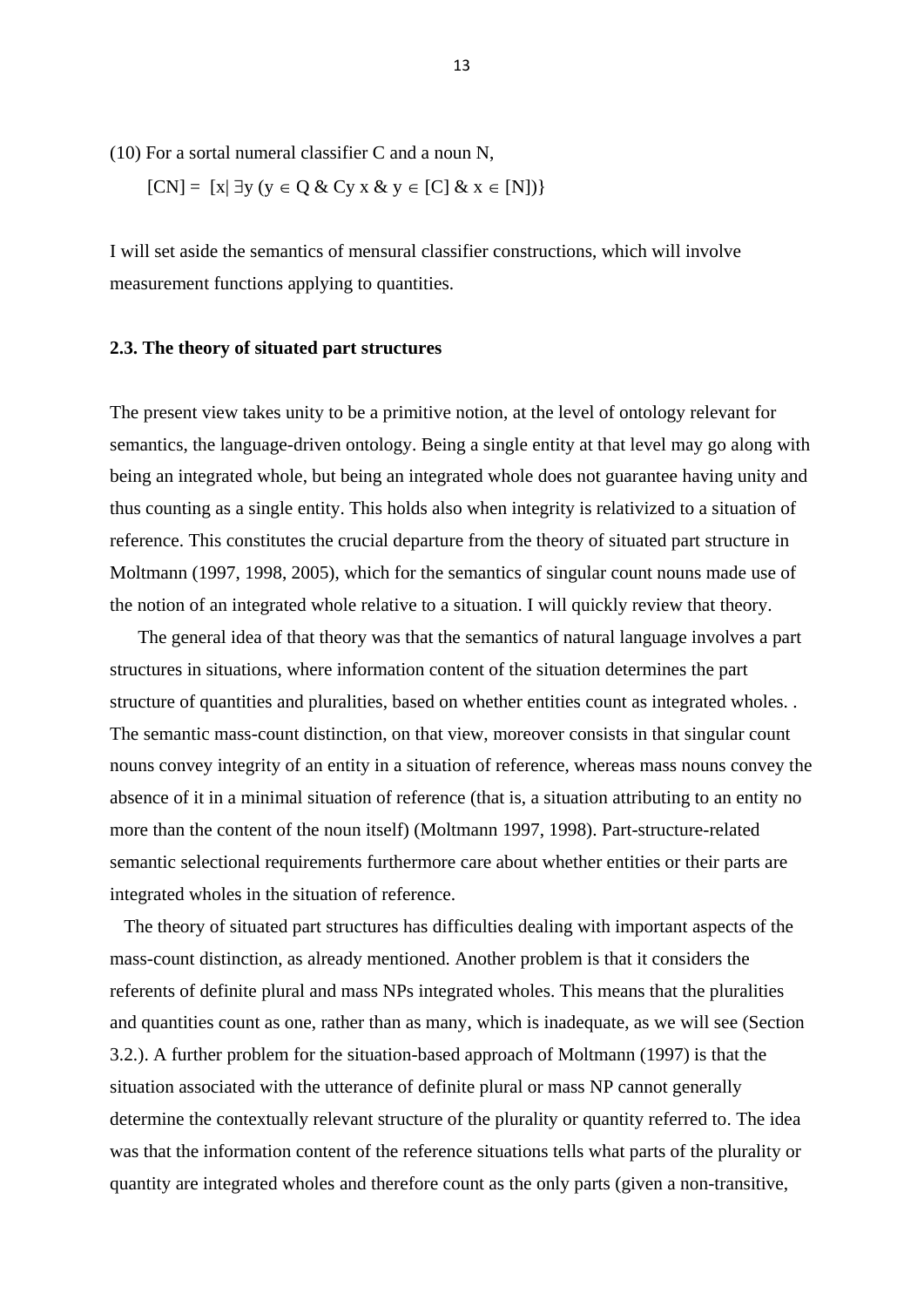situated part relation). However, as a matter of fact, it still depends on speaker's intentions what the relevant parts are. The readings of (12) show that:

(12) John compared the German and American students.

In (12), the descriptive content of the definite NP would determine the maximal plurality of German students and the maximal plurality of American students as integrated wholes. But (12) has also the individual-student comparison reading as well as readings on which, say, John compared the German and American physics students to the German and American math students. 15

# **3. Semantic Selection**

**.** 

We can now turn to part-structure-sensitive semantic selection, where the language-driven notion of unity plays a central role. Part-structure-sensitive semantic selectional requirements are expected to be semantic universals that hold across languages.

 Part-structure-sensitive semantic selection has received little attention in the linguistic and philosophical literature, which has instead focused on constraints predicates may impose on the category of objects to which they may apply. These are presuppositions that need to be satisfied in order for the sentence to be able to be true or false, rather than resulting in a category mistake.<sup>16</sup> In order to avoid a category mistake, often accommodation may save the interpretability of the sentence, that is, a shift from the actual referent of the nominal argument to a closely related one. For example, *start* selects events, but not (enduring)

<sup>&</sup>lt;sup>15</sup> Another difficulty for the situation-based approach is that it predicts that (i) and (12) have exactly the same readings, since they involve situations with the same information content (individuals being German students and individuals being American students):

<sup>(</sup>i) John compared the German students and the American students

But as a matter of fact, they don't: only (12) allows for readings of the sort 'John compared the German and American physics students to the German and American math students'. This means that descriptive information constitutive of integrated wholes does not strictly determine a configuration (but rather properties such as being a semantic value of the same definite NP, see Moltmann 2017). On the present view, structured pluralities or quantities are no longer determined by the information content of a situation. Rather as configurations, they are determined by the speaker's intentions when uttering the plural or mass NP, subject, of course, to maxims of cooperative communication.

<sup>&</sup>lt;sup>16</sup> See Magidor (2013) for an overview of the discussion of category mistakes.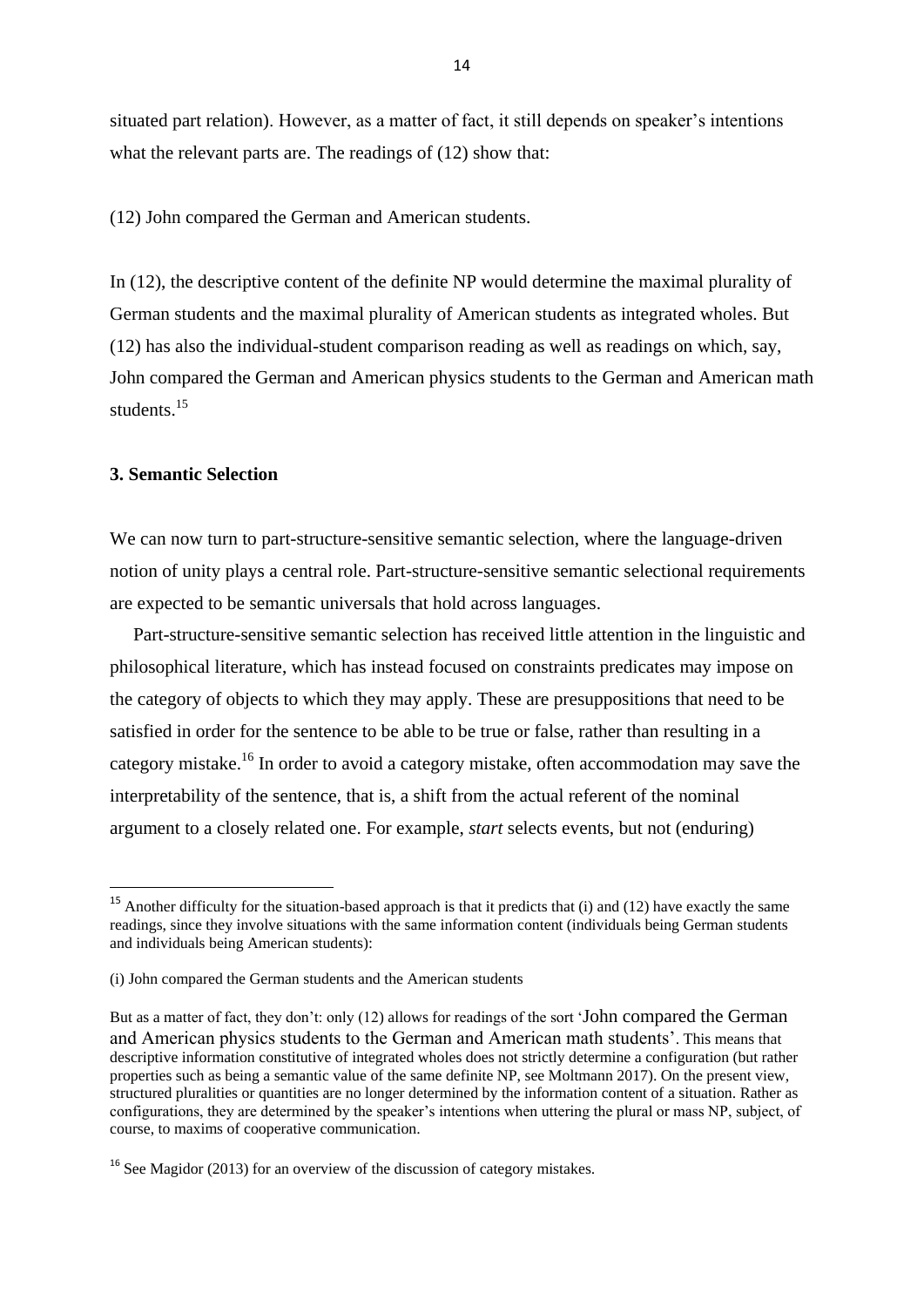objects, as in (11a); but still (11b) is acceptable with accommodation, mapping the book onto an event of reading:

(11) a. John started reading the book.

b. John started the book.

 There are challenges to the Fregean view that predicates apply just to objects which have been discussed in the literature. A widely shared view, though, is that such challenges can be dealt with pragmatically, rather than requiring giving up the view that predicates apply just to objects.<sup>17</sup> For example, *appreciate* is a predicate that appears to be sensitive to the way an object is presented even in unembedded contexts:

(12) a. (As regards Bill) John appreciates the gardener, but not the teacher.

Predicates like *appreciate* are sensitive to facets of an object. Yet, the predicate itself does not select the linguistically conveyed presentation itself. That is because (12b) by itself can easily have the reading on which John appreciates Bill, the gardener, as a teacher:

(12) b. John appreciates the gardener.

**.** 

 The focus of this paper is on predicates that appear to be sensitive to the way the part-whole structure of an entity is presented, the linguistic presentation of entities in terms of unity,

<sup>&</sup>lt;sup>17</sup> An example that figures prominently in the literature and for which a pragmatic account has been defended is the one below (Saul 1997):

<sup>(</sup>i) Clark entered the phone-booth and Superman emerged.

There is one case, where a predicate does seem to select a particular linguistic presentation, namely the predicate *describe*, generally not recognized as such in the literature:

<sup>(</sup>ii) a. John described the object: he said it was a house.

b. ??? John described the house: he said it was a house.

<sup>(</sup>iii) He described the gift. It was red wine from France.

Predicates like *describe* are sensitive to the degree of generality of a description. The more general description may include accidental function. *Describe* is strictly sensitive to the content of the NP. A pragmatic account does not seem plausible in this case.

Another class of predicates not just caring about objects is predicates like *high*, which are sensitive about the orientation of the object in space (Moltmann 1998):

<sup>(</sup>iv) This pole is higher / longer than that one.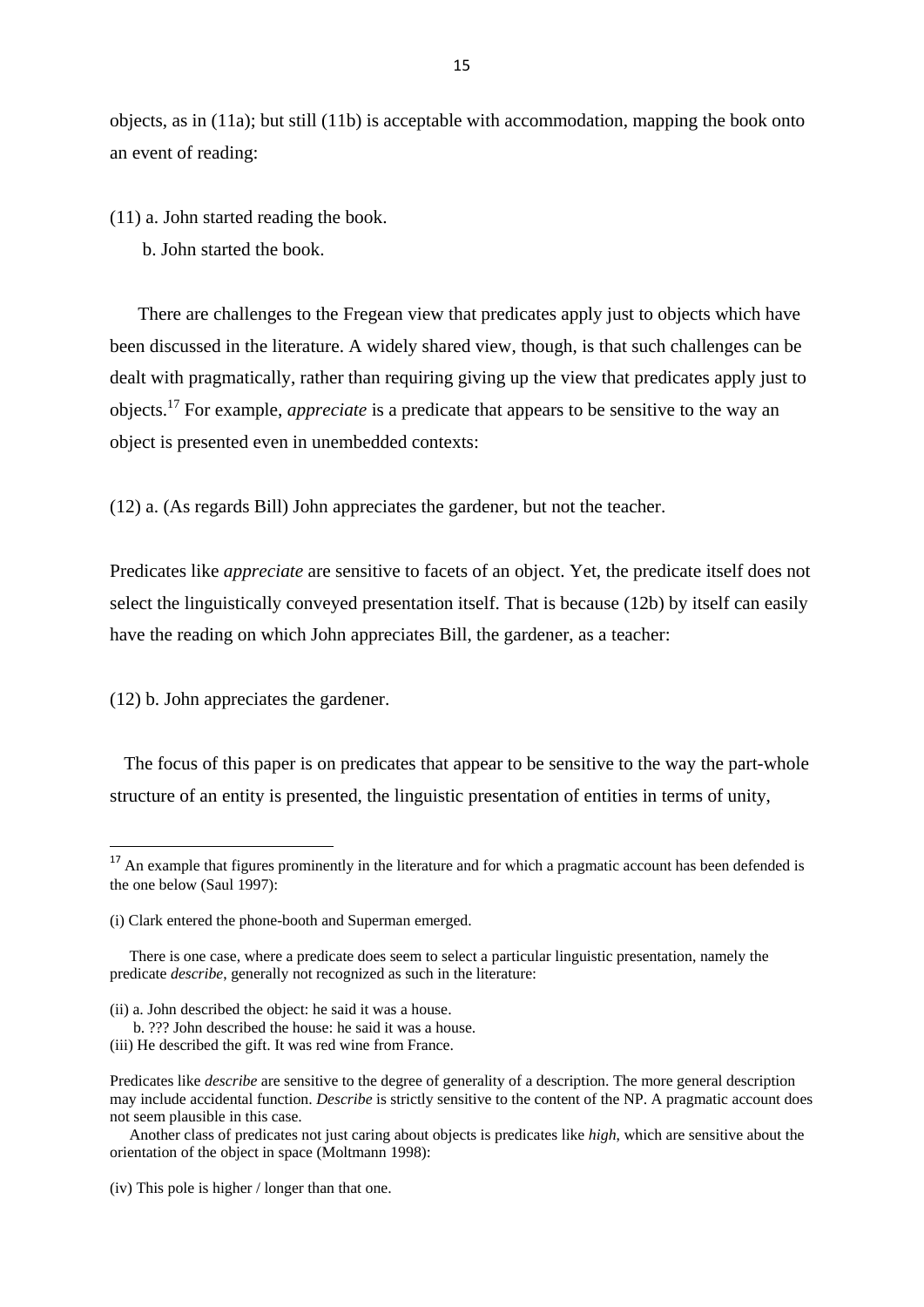plurality, and division into relevant parts. Given the theory of situated part structures, such semantic selection require an exceptional relativization of arguments to a situation, that is, predicates select not just entities, but pairs consisting of an entities and a situation of reference. The information content of the situation, on that view, determines the part structure of the entity. This paper, by contrast, proposes an account of part-structure-sensitive semantic selection without an exceptional relativization to a situation, making just use of structured quantities and pluralities and a primitive notion of unity.

### **3.1. The Accessibility Requirement**

The first semantic selectional requirement, the 'Accessibility Requirement', concerns predicates or readings of predicates that appear to be sensitive to the distinction between singular count NPs on the one hand and plural or mass NPs on the other hand. The generalization, roughly, is that predicates (or readings of predicates) making reference to the parts of the argument (but not the structure of the argument as a whole) can apply only to a mass or plural NP, not a singular count NP. Since only singular count nouns convey unity, this means that arguments of the relevant (readings of) predicates may not be single entities:

# (13) The Accessibility Requirement

 Predicates (or readings of predicates) that make reference to the parts, but not (the structure of) the whole, of an argument are true or false only of an entity that does not have unity.

 Two types of predicates making reference to the parts, but not the structure whole of an argument can be distinguished. First, there are numerals and related predicates, such as *enumerate* and *rank*, which I will call '*count*-type predicates':

(14) a. The students are ten.

.

- b. ??? The class is ten.
- (15) a. John enumerated the orchestra members.
	- b. ??? John enumerated the orchestra.
- (16) a. John ranked the students
	- b. ??? John ranked the class.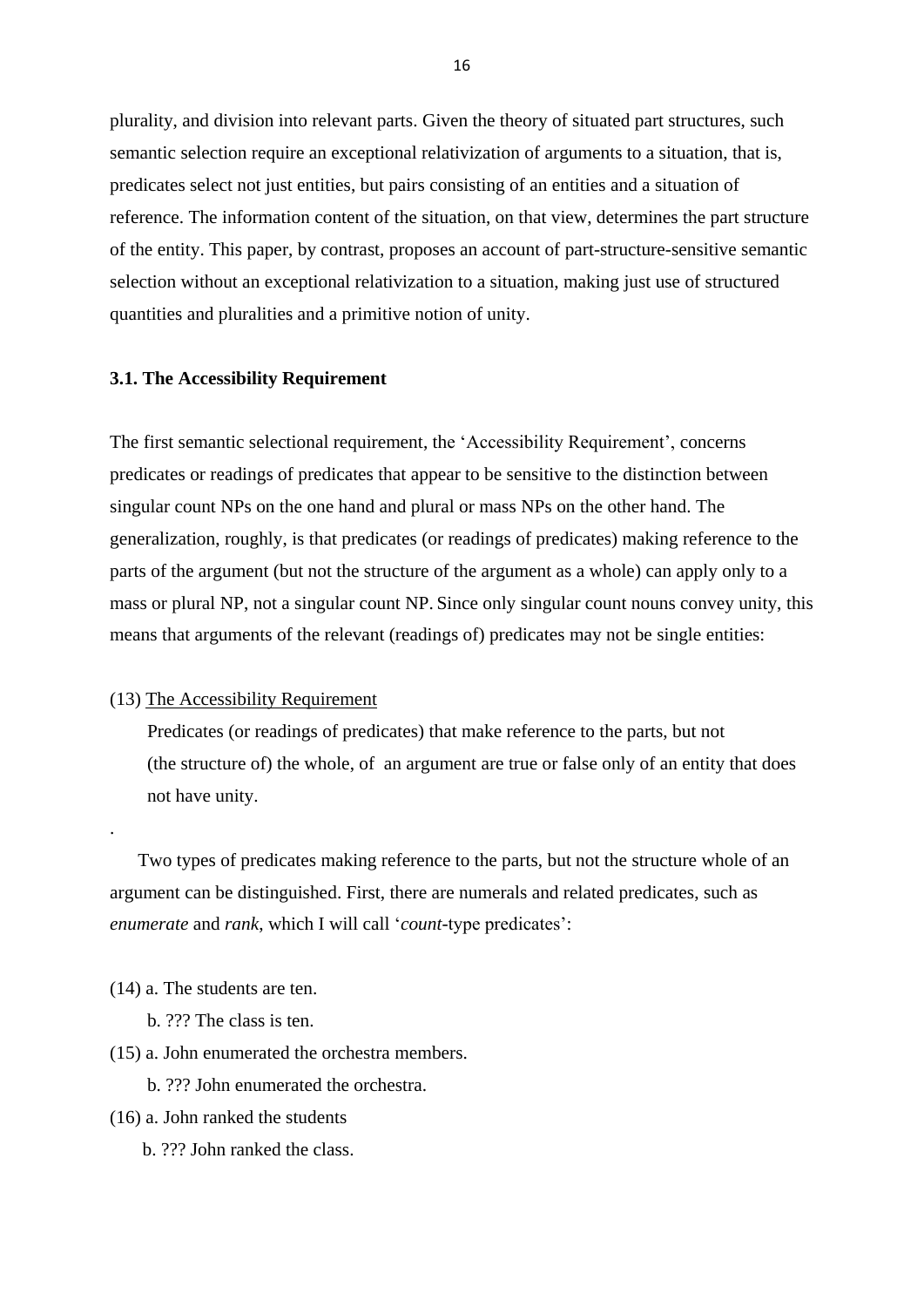(16b) is impossible if understood in the sense of ranking the individual members of the class.

 Second, there are predicates like *compare, distinguish*, *be similar,* and *be different*, which I will call '*compare*-type predicates'. With singular count NPs, they lack the sort of internal reading available with plural  $NPs:^{18}$ 

(17) a. John compared the students.

b. ??? John compared the class.

(18) a. The male and the female students are similar.

b. ??? The class is similar.

(19) a. John compared jewelry in the different boxes.

b. ??? John compared the treasure.

Unlike *count*-type predicates, which strictly take into account individuals only, *compare*-type predicates can apply to a contextually or descriptively given division of a plurality or quantity into sub-pluralities. Thus, (17a) has an individual comparison reading as well as a reading on which students in different classes are compared. I will come back to that in the next section.

 Also distributive readings fall under the Accessibility Requirement: they are hard to get with singular count NPs, at least with a range of predicates. Thus, (20b) can hardly have the distributive reading available for (20a):

(20) a. John evaluated the students.

b. John evaluated the class.

1

- (iii) a. ?? Hans zaehlte die Klasse.
	- 'John counted the class'
	- b. Hans zaehlte die Klasse durch.

'John counted class through.'

<sup>&</sup>lt;sup>18</sup> The verb *count* itself is actually not that bad with collective singular count NPs in English:

<sup>(</sup>i) a. ? John counted the class.

b. ?John counted the committee.

<sup>(</sup>ii) a. ?? John counted the orchestra.

b. John counted the orchestra members.

This may be either because the Accessibility Requirement allows for some amount of accommodation. It may also be because *count* is in fact a predicate making reference not just to the parts, but also the whole of the argument, involving a condition of exhaustion of the parts. In German the prefix *durch* 'through' makes that condition explicit, which leads to the contrast between (iiia) and (iiib) (Moltmann 1997):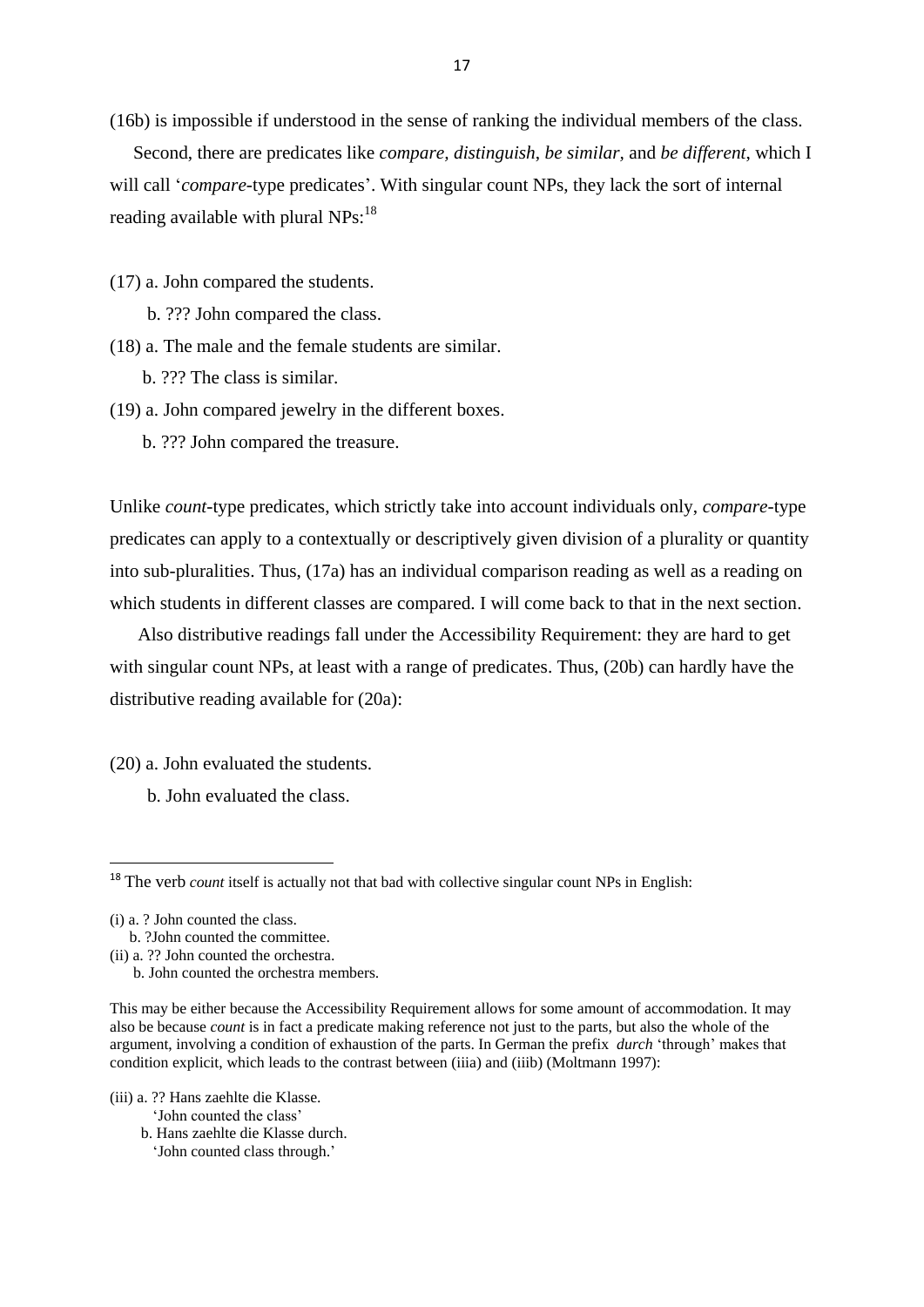The Accessibility Requirement exempts predicates making reference not just to the parts, but also to the structure of whole of an argument, such as *organize* and *restructure* (Moltmann 1997):

(21) a. John organized the collection of paper on the desk.

b. John restructured the committee.

Predicates like *count* and *enumerate* in a way make reference to the whole by exhausting the parts of the argument in the process described, but they do not make reference to the structure of the whole, unlike predicates like *organize* (see below).<sup>19</sup>

 In the theory of situated part structures, the Accessibility Requirement is formulated in terms of the notion of an integrated whole: predicates subject to the Accessibility Requirement can apply only to entities that are not integrated wholes in the reference situation. One problem with this account of the Accessibility Requirement is that integrity can also be imposed without count nouns, just by using a definite plural or mass NP. A definite plural or mass NP *the* N (*the children* or *the* water) refers to an integrated whole, namely the maximal quantity or plurality falling under N (*children* or *water*). If F is the property expressed by N, this is an FF-integrated whole in the sense that all the parts are connected by sharing F (i.e. stand in the relation FF) and are not FF-connected to anything that is not part of d (Simons 1985, Moltmann 1997). In the theory of situated part structures, the notion of FFintegrated whole is of course restricted to the situation of reference of the definite NP.<sup>20</sup> The important observation is that integrity in the sense of an FF-integrated whole never blocks the application of part-structure-sensitive predicates.

 A second problem for casting the Accessibility Requirement in terms of integrity is that even 'ungrounded' unity, conveyed by collection and portion nouns, block the application of part-structure-sensitive predicates or readings of predicates:

(22) a. John compared the papers on the desk.

- b. ??? John compared the collection of papers on the desk.
- c. ??? John compared the amount of jewelry on the desk.

<sup>&</sup>lt;sup>19</sup> In Moltmann (1997, 199), the Accessibility Requirement was formulated just making reference to the whole.

<sup>&</sup>lt;sup>20</sup> In that theory, the notion of FF-integrated whole is important because it restricts sum formation (which is restricted to integrated wholes in general).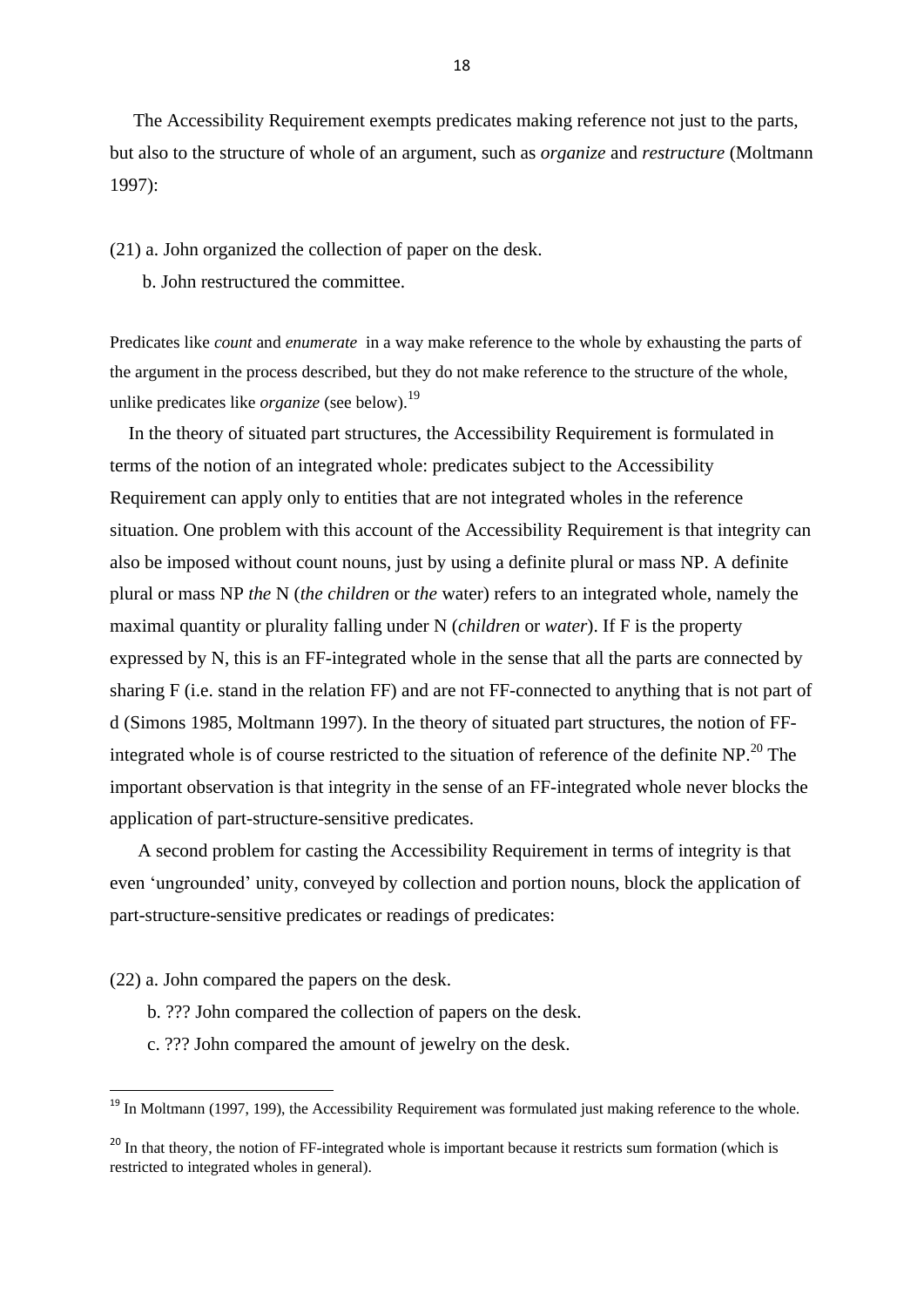The Accessibility Requirement involves unity tied to the use of a singular count noun, which means it involves entities at the level of the perspectival, language-driven ontology, rather than that of the more substantive, language-independent ordinary ontology.

 That the Accessibility Requirement involves a perspectival, language-driven ontology is apparent also in the semantic effect of the noun modifier *whole*. Modifying a singular count NP with the adjective *whole* semantically means mapping a single entity (the denotation of the singular count NP) to the mere plurality of its parts. The result is the applicability of predicates subject to the Accessibility Requirement, as in (23a), as opposed to (23b), as well as distributive readings, as in (24a), as opposed to (24b), which has only a collective reading (Moltmann 1997, 2005):<sup>21</sup>

(23) a. John enumerated the whole class.

- b. ??? John enumerated the class.
- (24) a. The whole art collection is expensive.
	- b. The art collection is expensive.

*Whole* has the function of mapping a unit to an entity that has no unity, but is a mere collection of parts.<sup>22</sup>

# **3.2. The Plurality Requirement**

The Plurality Requirement distinguishes *count*-type predicates from *compare*-type predicates. *Count*-type predicates, we have seen, differ from *compare*-type predicates in that they cannot target contextually or descriptively individuated subpluralities or subquantities. Thus, *count* in (25a) can only target individual students, not contextually individuated subgroups, unlike *compare* in (25b), which has a reading on which John compared the students in one class to those in another:

(25) a. John counted the students.

**.** 

<sup>&</sup>lt;sup>21</sup> Note that the data with *whole* make clear that the Accessibility Requirement could not be viewed as a syntactic selectional requirement.

 $22$  NPs with the modifier whole as in (24a) permit a second, collective reading. Here the predicate applies to the collection of the parts together with a form (Moltmann 2005).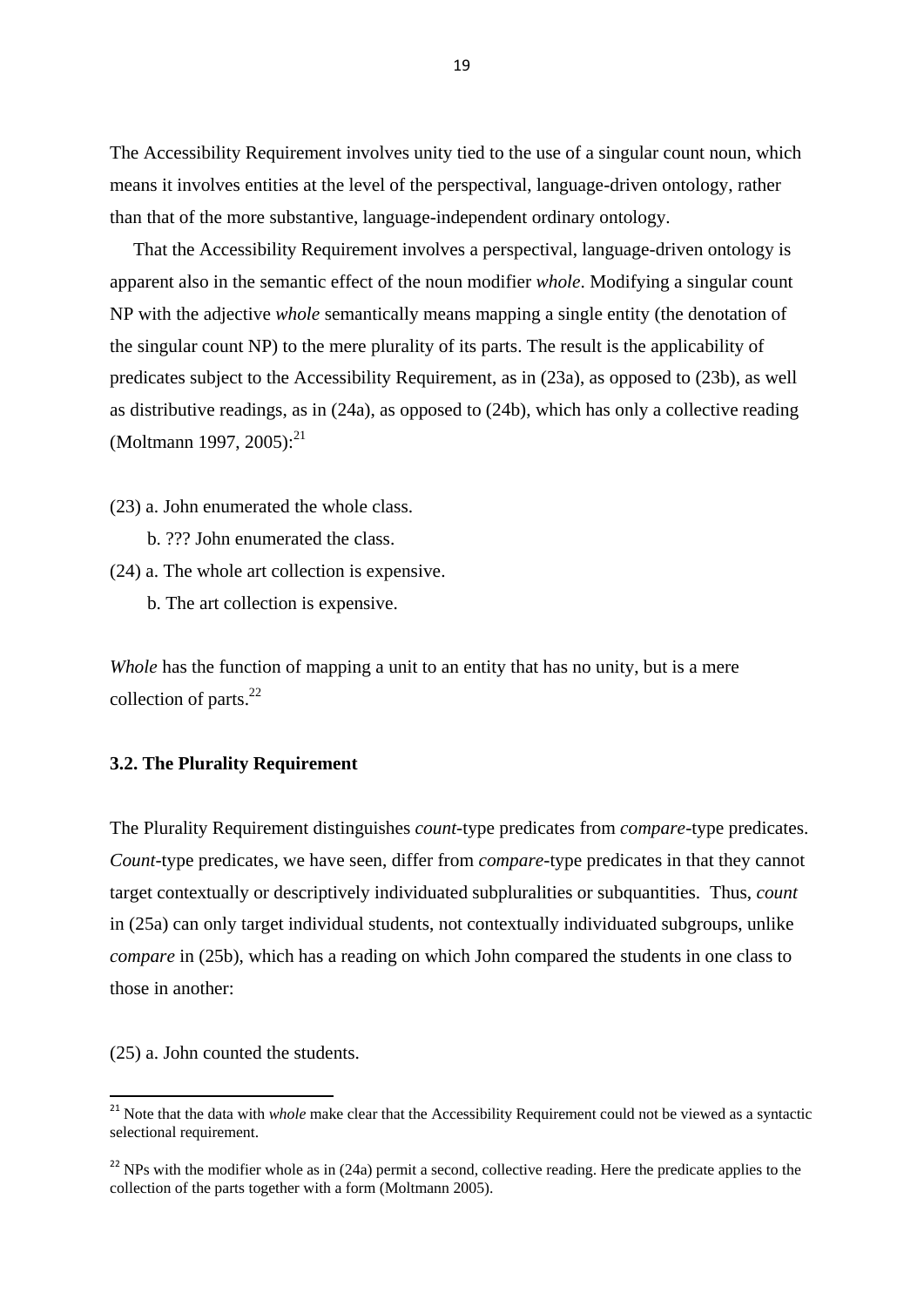b. John compared the students.

Similarly, (25a) has a reading on which the women induce a partition of the jewelry, a reading that is absent in (25b):

(26) a. John compared the jewelry of the women.

b. ??? John counted the jewelry of the women.

*Count*-type predicates differ somewhat in their applicability to mass NPs, especially those with object mass nouns. With those, numerals are strictly inapplicable:

(27) a. \* ten wood / ten pieces of wood b. \* ten furniture / ten pieces of furniture

The predicate *count*, by contrast, is not entirely excluded with object mass nouns such as *luggage* and *art work*. 23,24

(28) a. ? John counted the luggage.

b. John counted the pieces of luggage.

(29) a. ?? John counted the art.

b. ? John counted the artwork.

c. John counted the works of art.

*Count* thus appears to permit accommodation of a quantity as a plurality of its individual parts.

 Setting the possibility of such accommodation aside, the generalization is that *count*-type predicates select pluralities of single entities, at the level of the language-driven ontology:

(i) a. John counted the art.

**.** 

b. John counted the decor.

 $^{23}$  The data are presented in a less differentiated way in Moltmann (1997).

<sup>&</sup>lt;sup>24</sup> They are much less acceptable, though, with mass nouns like *art*, which put value rather than material individuation in the foreground:

That seems because entities like art and decor are individuated primarily in terms of quality and function, in abstraction from individuals that make them up.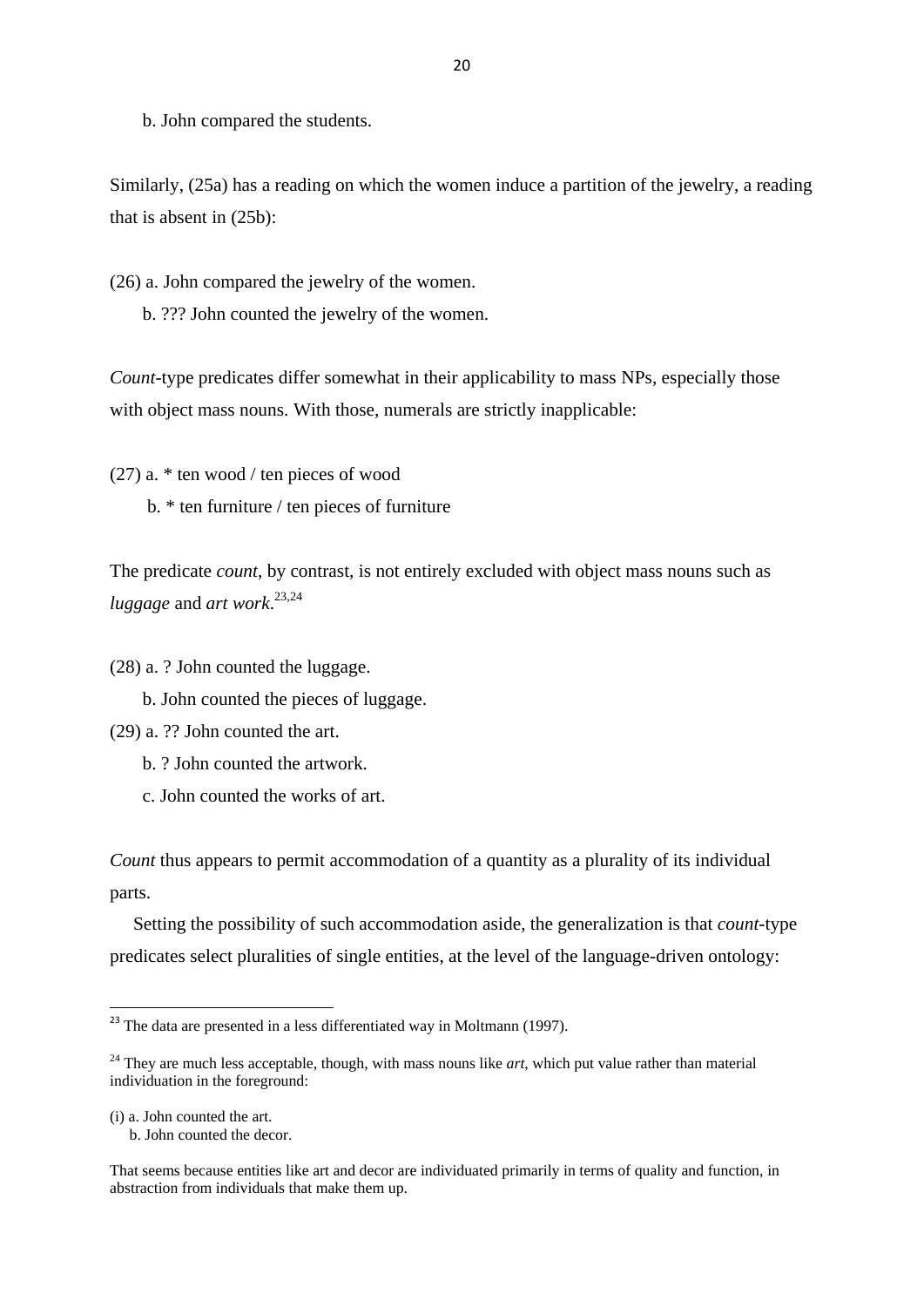#### (30) The Plurality Requirement

*Count*-type predicates can be true or false only of pluralities of single entities.

 Instead of (30, the theory of situated part structures made use of an 'Integrated Parts Requirement', a requirement which, basically, said that *count*-type predicates can apply only to entities that consist in parts that are integrated wholes in the situation of reference. Such a requirement faces the same problem as the Accessibility Requirement when the latter is formulated in terms of integrated wholes: *count-*type predicates cannot apply to entities whose parts are integrated wholes due to the description used or to contextual information, unlike *compare*-type predicates. *Compare*-type predicates can relate to parts of an argument that are distinguished by virtue of the description used as in (31a, b) or in the nonlinguistic context, as possibly in (32a, b):

(31) a. John compared the furniture in the different rooms.

b. John compared the students in the different classes.

(32) a. John compared the furniture.

b. John compared the students.

In (31a) the modifier *in the different rooms* imposes a division of the furniture into maximal subquantities found in the particular rooms, and, similarly, the modifier *in the different classes* imposes a division of the plurality of students in (31b). (32a, b) can be used so as to be about the very same divisions, without such modifiers. Such readings are unavailable for *count*-type predicates *Count*-type predicates cannot take into account contextual divisions of pluralities or quantities into subpluralities or subquantities since pluralities and quantities do not count as single entities, even if they are integrated wholes in the relevant context.

 Quantities and pluralities that come with a particular contextual division into subquantities and subpluralities are entities that I will call 'configurations'. In the theory of situated part structures, 'configurations' were pluralities and quantities that come with a division into parts based on the information content of the situation of reference. Now configurations are considered entities by themselves that are as unstable as a situation of reference. Configurations are no longer determined by the 'content' of reference situations, but rather by speakers' referential intentions, just as other objects of reference.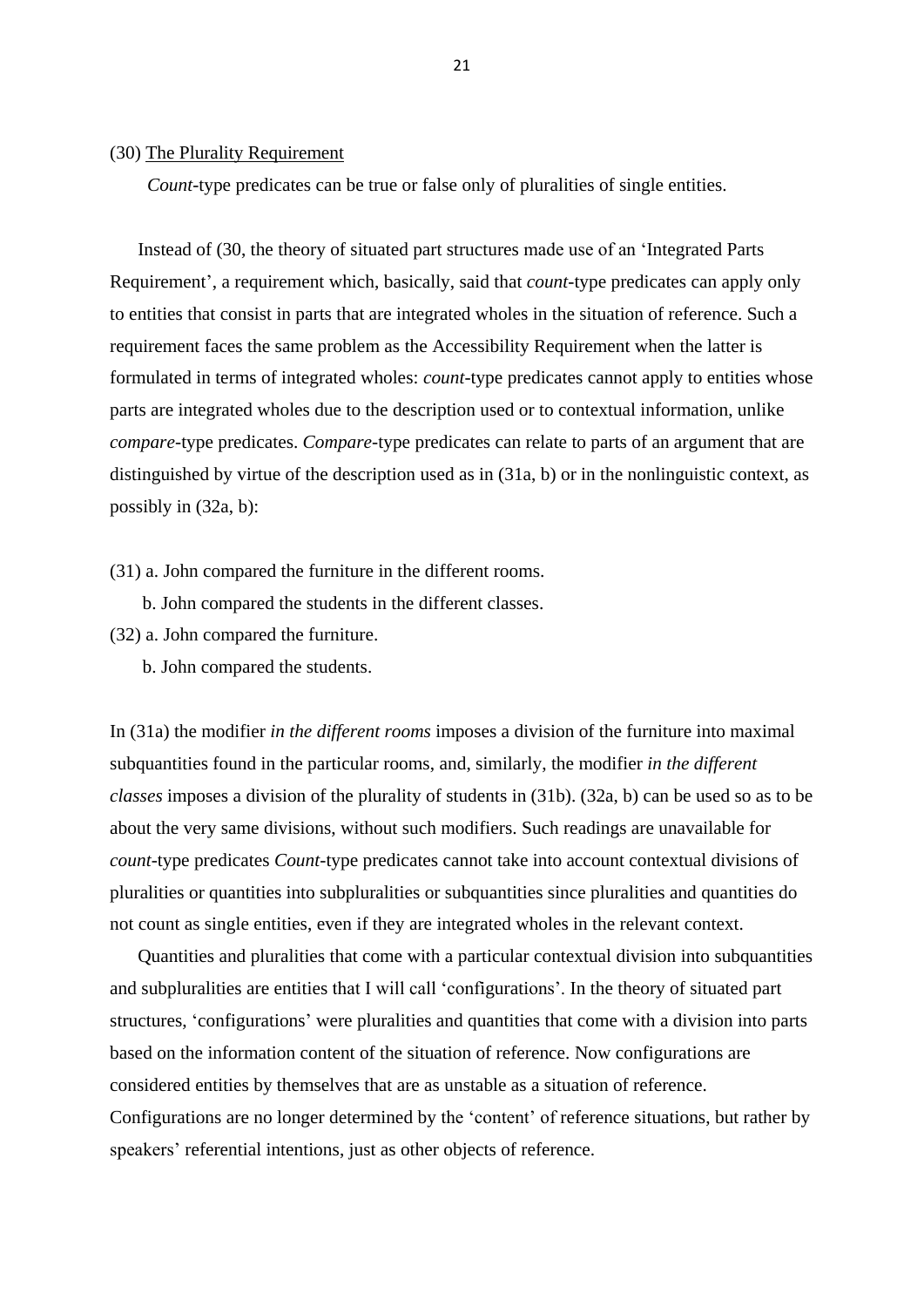Configurations do play a significant semantic role in that there are expressions whose specific semantic function is to set them up. In particular, the adjectival modifier *individual*  sets up a configuration in which a plurality is divided just into its individual members.<sup>25</sup> Thus (33) has only the individual-comparison reading:

(33) John compared the individual students.

*Individual* is a *count*-type predicate in that it targets parts of an entity specified as countable. Its semantic effect is to ensure that a plurality has only its individual members as its parts.

#### **3.3. The strict distributivity of predicates of size and shape and of existence**

The Accessibility Requirement and the Plurality Requirement are requirements that need to be satisfied at the level of the language driven-ontology, requiring the absence or presence of linguistically conveyed unity. There is one class of predicates whose application to entities relates not just to the language-driven ontology, but also the ordinarry ontology, namely predicates of shape and size. Such predicates are strictly distributive, resisting an application to a plurality or quantity as a whole (Moltmann 2004, Rothstein 2010, Schwarzschild 2011). What characterizes such predicates is that they can apply to both NPs with plural nouns and with object mass nouns as heads, but target only the individuals of which their denotations are made up:

(34) a. The children are big.

- b. ??? The people are long.
- c. The furniture is large.
- d. The luggage is small.

1

(34a) cannot possibly mean that the group of children is large, (34b) cannot possibly mean that the line of people is long, and (34c) cannot possibly mean that the collection of furniture is large. $^{26}$ 

<sup>&</sup>lt;sup>25</sup> See Moltmann (2005) for the semantics of *individual* within the theory of situated part structures.

<sup>&</sup>lt;sup>26</sup> There are some limits as to the sorts of object mass nouns that allow for a distributive reading of predicates of size and shape. Mass nouns that put function or value into focus disfavor such readings: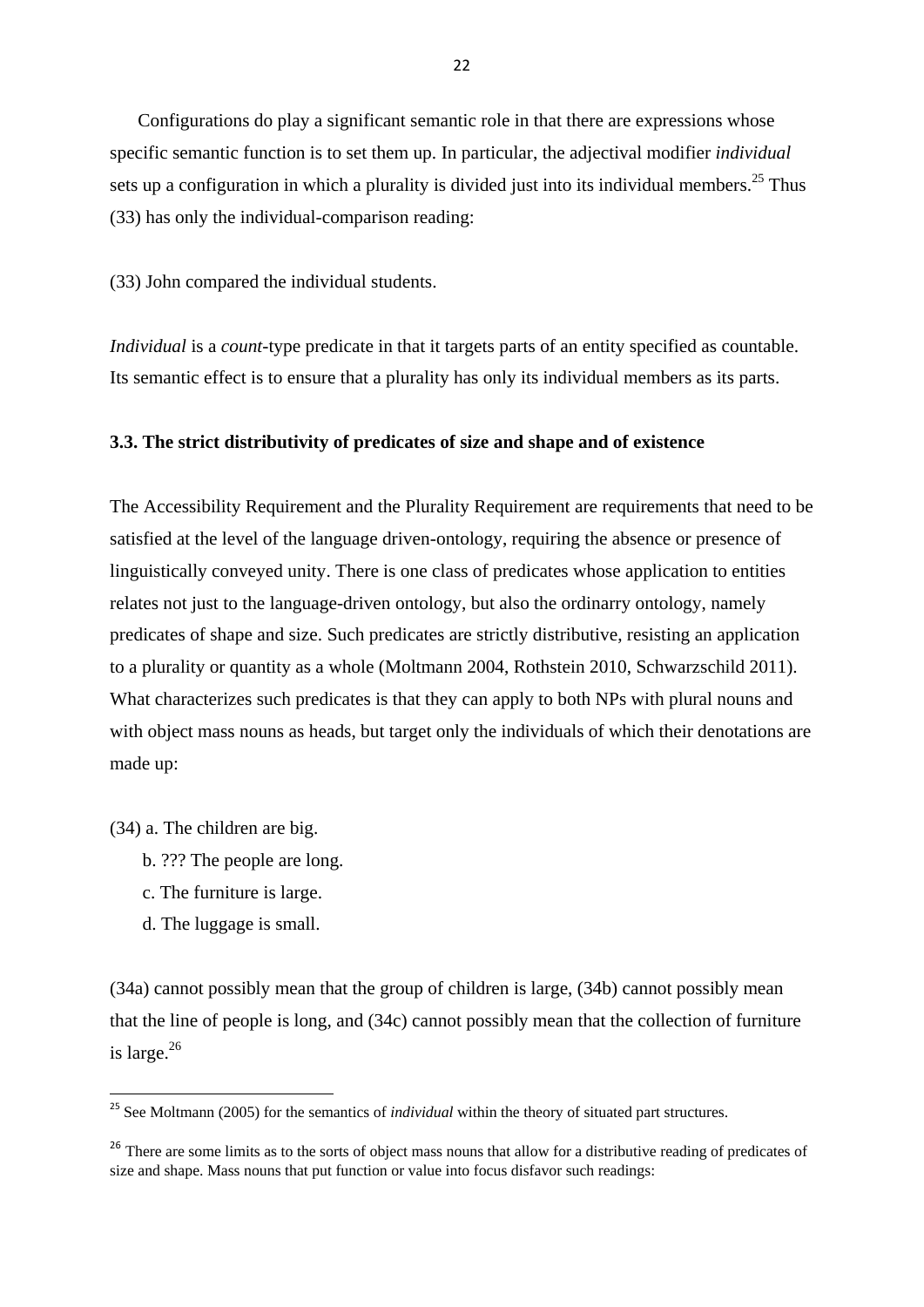There is no general prohibition against collective readings of predicates with definite plurals and object mass NPs as such. Plural and mass NPs do allow for certain predicates to convey a property of the whole plurality or quantity, for example predicates of weight:  $27$ 

(35) a. The books (together) are heavy.

b. The furniture is heavy.

The distributive readings of (34a-c) mean that, unlike *count*-type predicates, predicates of size and shape do not require linguistically conveyed unity, but can relate to just the natural units of the ordinary ontology.

 For predicates of size and form, linguistically conveyed unity will also do, though, even if it is not grounded, as with the collection and portion nouns below:  $^{28}$ 

(36) a. The collection of unopened letters on my desk is large.

- b. The amount of alcohol he swallowed is small.
- c. The quantity of water on the floor is enormous.

Predicates of size and shape thus apply to just those entities that have unity either in the language-driven ontology or the ordinary ontology. The latter thus remains accessible for semantic selection, as well as, for example, the choice of sortal numeral classifiers, which depends on natural units in the denotation of nouns.

# **3.4. Constraints on accommodation**

**.** 

<sup>27</sup> Predicates like *enormous* can target the entire denotation of a mass NP if the denotation is a quality or trope, in which case they convey intensity rather than size in the spatial sense, as illustrated in the contrast below:

(i) a. John's excitement was enormous.

b. The equipment was enormous.

<sup>(</sup>i) a. ?? The decor is large.

b. The furniture is large.

<sup>(</sup>ii) a. The artwork is small. b. ?? The art is small.

Such mass nouns does not apply to quantities composed of ordinary object, but rather to quantities that consist of concrete aesthetic or functional quantities of ordinary objects (tropes), and to those predicates of shape and size do not apply.

Also certain mass nouns permit predicates of size, for example *output* and *Werk* 'oeuvre'.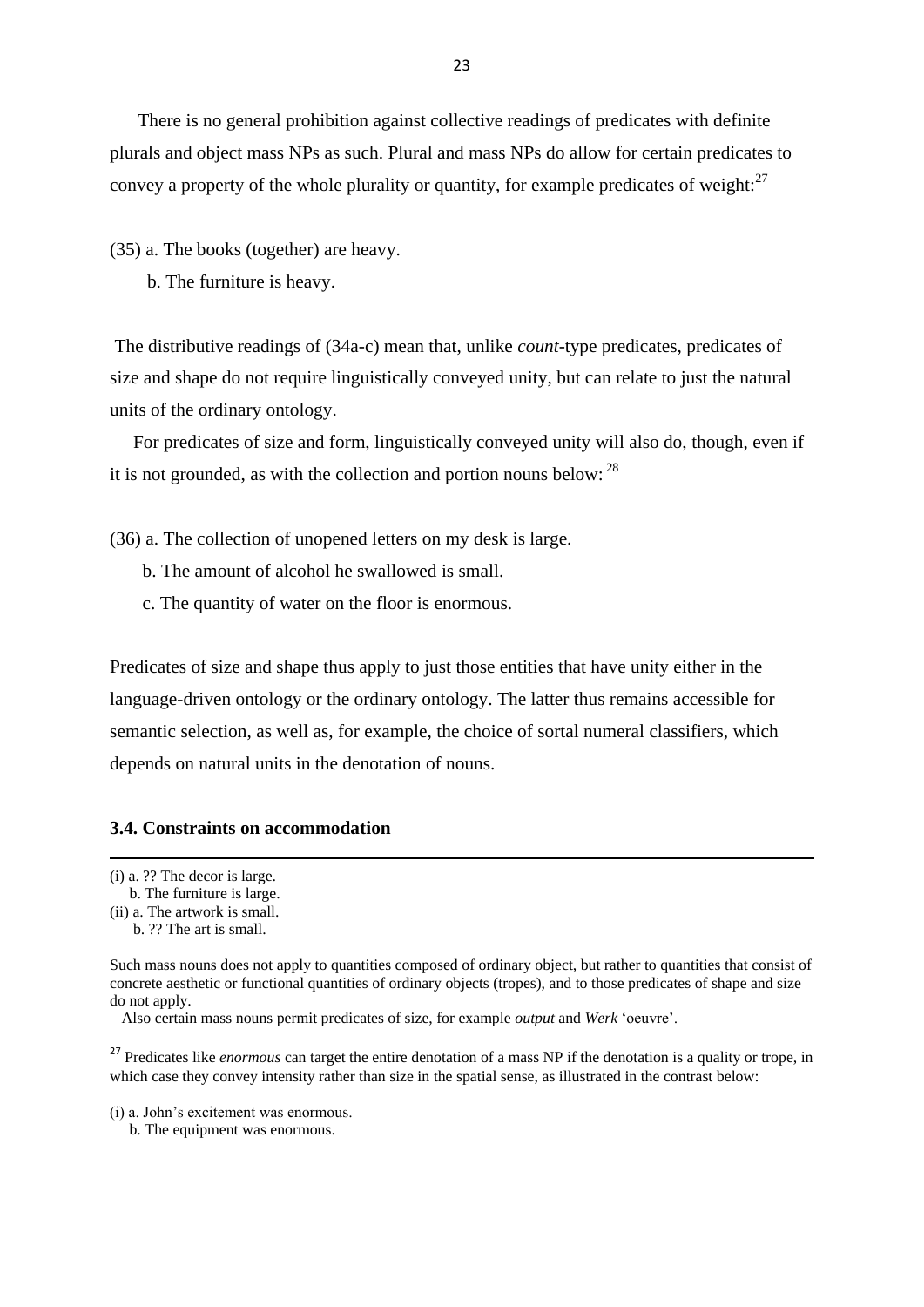Semantic selectional requirements regarding types of objects, as was mentioned, can sometimes be violated, allowing accommodation to rescue the acceptability of the sentence. There are significant constraints on accommodation regarding part-structure sensitive semantic selection, which bear on the relation between the language-driven ontology and the ordinary ontology. We have seen that some *count*-type predicates are not entirely excluded with singular count NPs (?? *John counted the class*) as well as object mass nouns (?? *John counted the furniture*), though they generally select pluralities. Such predicates permit accommodation mapping an individual or quantity onto a plurality of the things that compose the individual or quantity in the ordinary ontology. By contrast, no *count*-type predicate can apply to a configuration, a quantity or plurality whose relevant parts are subquantities or subpluralities (*John counted the men and the women* cannot mean 'John counted two things: the group of men and the group of women'.) This means that accommodation cannot map pluralities or quantities onto corresponding single entities. Accommodation may only 'remove' unity from units in the ordinary ontology or add language-driven unity to units in the ordinary ontology. This means that the use of language, i.e., the use of a count noun or classifier, is necessary for adding unity at the level of the ontology relevant for semantic selection, which is thus rightly called the language-driven ontology.

# **4. The status of the language-driven ontology**

#### **4. 1. The status of unity**

Count nouns, unlike mass nouns, convey unity, enabling countability, mass nouns don't, and they do so regardless of how entities may be individuated in the ordinary ontology. The ontology of ordinary objects thus is not reflected in the mass-count distinction as such and even less so in the category of number-neutral nouns. This does not mean, though, that the mass-count distinction distorts the ontology of ordinary objects. Rather, count nouns operate at another level, that of the language-driven ontology, selecting unity as a feature of entities, possibly but not necessarily based on unity at the level of the ontology of ordinary objects. The same holds for classifiers, which select unity based on natural units (as in 9a) or measured units (as in 9b). The absence of grammatically conveyed unity similarly means refraining from selecting unity that way. Unity and thus countability are language-driven and made available only by the use of count nouns or classifiers. Unity as conveyed by count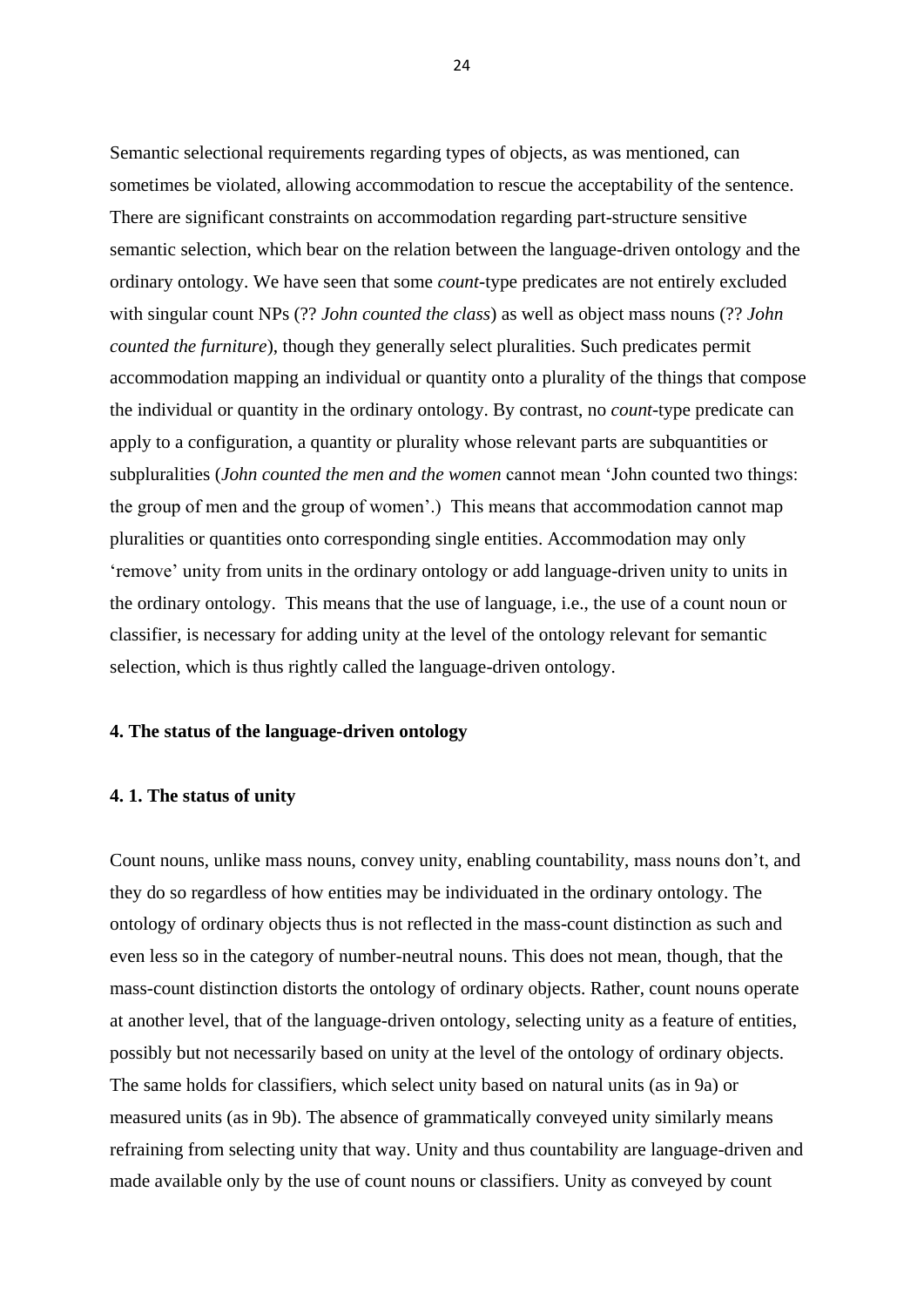nouns and classifiers, however, is not a cognitive notion, a mind-dependent condition imposed on certain parts of the world. Rather it is feature that entities have mind-independently, but subject to selection by the use of language. Grammatically conveyed unity is mind-dependent only in so far as it is selected among actual features of entities. In that sense, it is perspectival.

 The present view is that anything in reality in a way has unity, any plurality of entities, whether it exhibits integrity or not, has unity. At the same time, any single entity is constituted by something that fails to have unity, i.e. the plurality or quantity consisting of its parts (depending on whether the parts themselves are single entities or not). This is also intuitive: any collection of things can be viewed as a collection as one or a collection as many. Only a collection as one can be subject to counting.

 This also holds for an entity and a particular feature it may have: the entity with that feature may be regarded as a unit or as a mere collection of an entity and a feature. Even if an entity has a form and persists with that form, it could still be viewed as a mere plurality of features and parts, rather than as a single entity. Unity as such is not grounded in intrinsic properties of entities. In the context of cognition and the use of language, though, only certain beings will be selected as single entities, generally based on integrity of some sort. As such, unity may go along with conditions of integrity, but such conditions do not guarantee that an entity counts as a single entity at the relevant level of ontology.

#### **4.2. The language-driven ontology and reality as plenitude**

**.** 

What is the status of the language-driven ontology, an ontology that includes entities such as pluralities, quantities, and the notion of unity? Should the language-driven ontology be viewed as a merely conceptual level, and thus another level of syntactic representation, as opposed to the ontology of ordinary objects, which would be part of reality? The answer is clearly no. Entities that are pluralities or quantities serve as arguments of predicates and contribute just as much to truth conditions as ordinary objects when they are arguments of predicates. This means that the language-driven ontology must be an ontology of the real. Entities in the language-driven ontology, just as much as ordinary objects, are actual, if derivative entities. The language-driven ontology thus is no less real than the ontology of ordinary objects.<sup>29</sup> The language-driven ontology, though, involves a selection of entities and

 $29$  There is a third option, that is, that neither the ontology of ordinary objects, nor the language-driven ontology is real, but only the ontology of the fundamental. The language-driven ontology and the ontology of ordinary objects would have the status of mind-dependent constructs, on a par with fiction. Unity, on that view, would be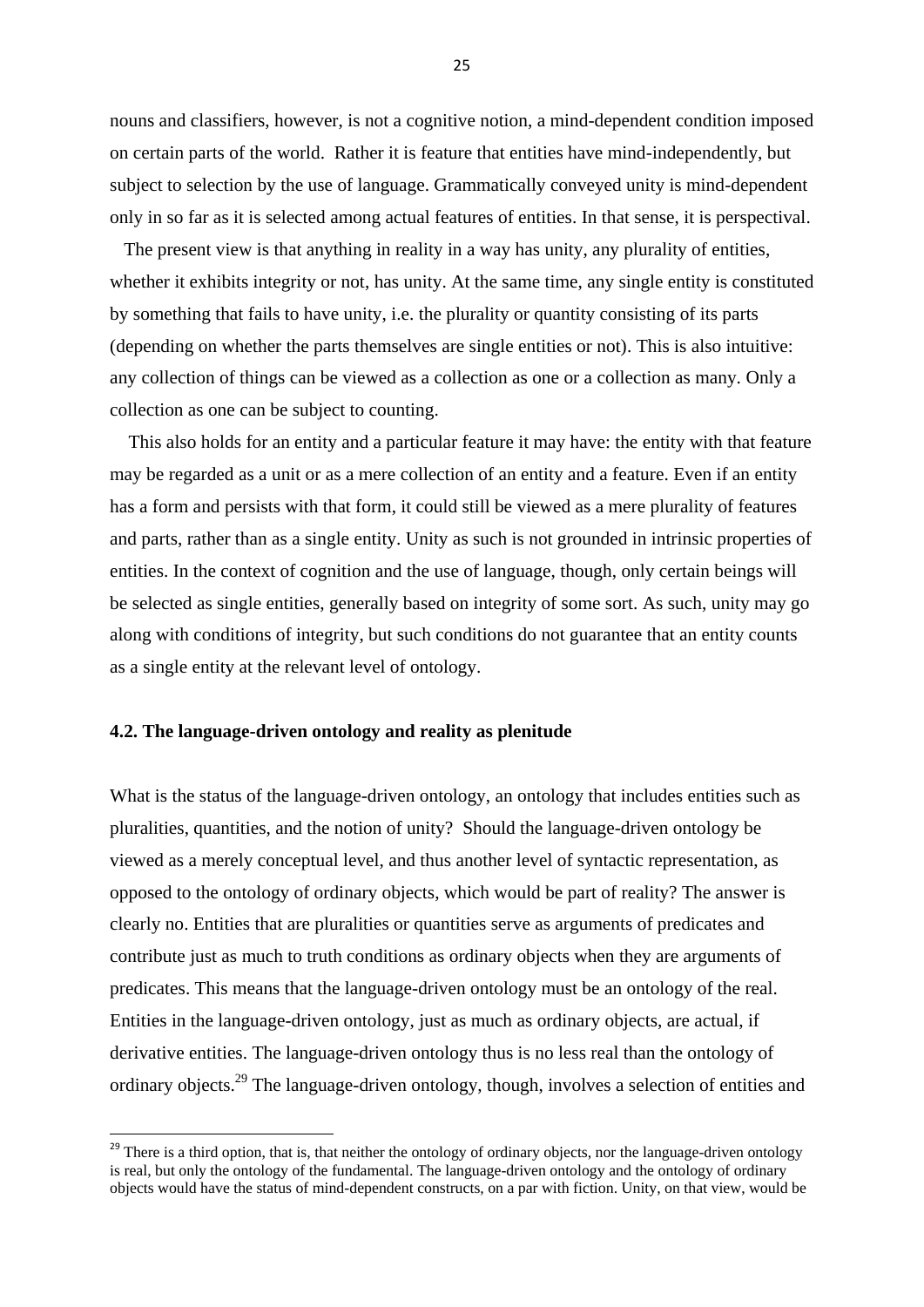their features. The ontology of ordinary objects in fact can be viewed in the same way, as a selective ontology of derivative entities, entities whose composition and nature is itself based on selection (of features and matter).

 This goes along with a particular view of reality of what has been called 'maximalism' (Eklund 2008),' plenitude' (Hawthorne 2006) or 'permissiveness' (Schaffer 2009), the view that 'for any type of object such that there can be objects of that type given that the empirical facts are exactly what they are, there are such objects' (Eklund 2008). Reality, on that view, does not just consist in what is fundamental or in ordinary objects. Rather it consists of a plenitude of beings, whether intuitive or not, simple or derivative. It will include unrestricted sums, composites of matter and form of some sort, and composites of matter, form and primitive unity. Some of those beings will count as ordinary objects, others won't, depending on what the cognitive ontology of ordinary objects selects. Some of them will count as single entities in the language-driven ontology, some of them won't, depending on what language selects for its ontology. The language-driven ontology and the ontology of ordinary objects thus will be on par, based on a mind- or language-dependent selection among what is real. Thus, the ontology of the real includes both the ordinary ontology and the language-driven ontology.

#### **4.3. The language-driven ontology of pleonastic entities**

**.** 

The language-driven ontology, with its notion of unity, is an ontology that strictly goes along with the use of language, in particular the use of definite mass and plural NPs. The question then arises, whether there are motivations for that level of ontology independent of the masscount distinction and part-structure-sensitive semantic selection. As a matter of fact, a language-driven ontology has been discussed in other contexts, in particular by Schiffer (1996) in connection with his theory of pleonastic entities. Pleonastic entities are entities that are referents of referential NPs introduced by what Schiffer calls 'something-from-nothing' transformations. For example, properties as pleonastic entities are introduced by a transformation of the sort *John is happy*  $\rightarrow$  *John has the property of happiness.* There is nothing more to properties than what can be derived from such term-introducing inferences. In that sense properties as pleonastic entities are language-driven. Properties conceived that

considered a cognitive notion, added on to chunks of reality. However, natural language certainly does not reflect a distinction between what is real and the sorts of derivative entities considered fictional. They both contribute to truth conditions in the same way.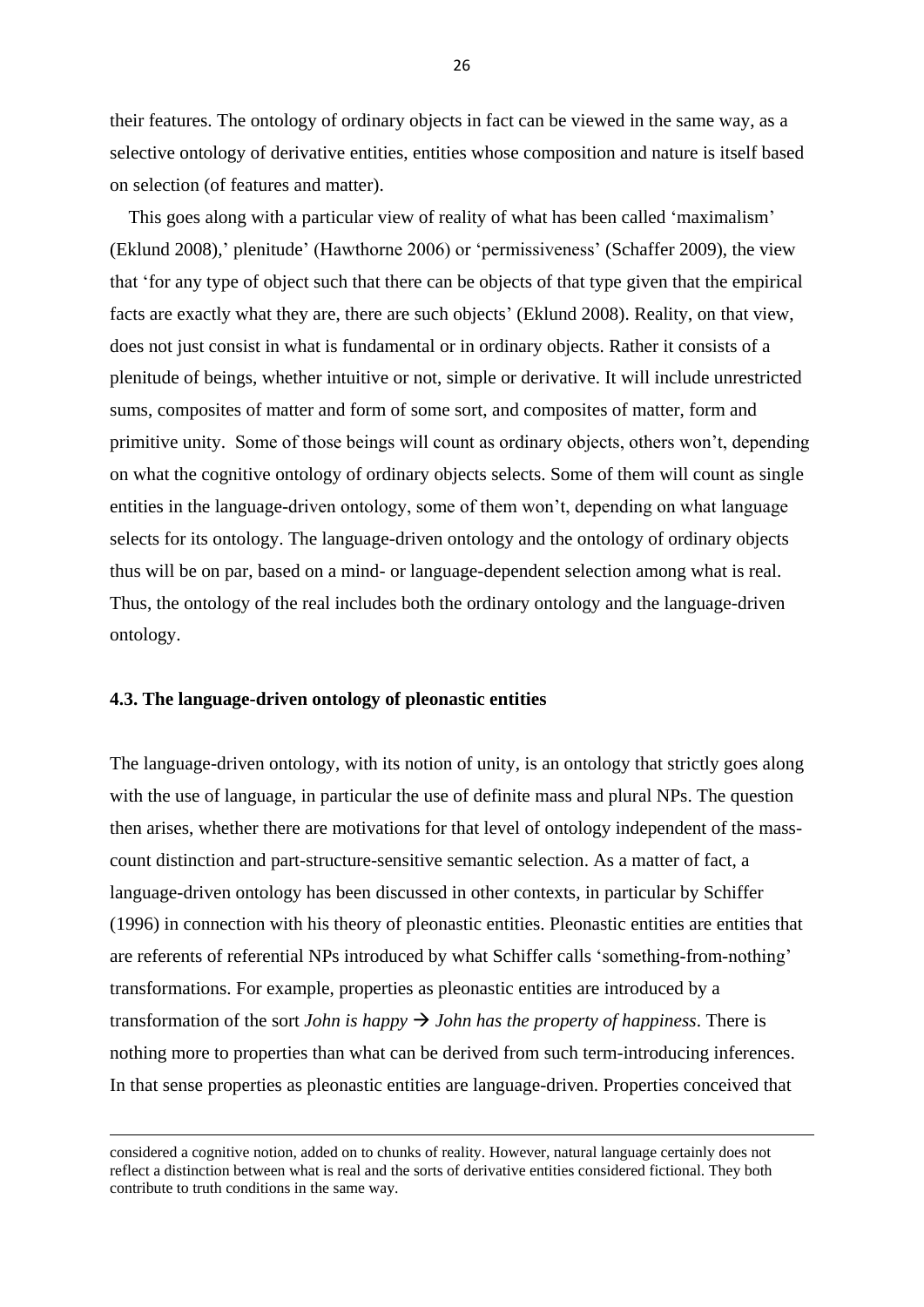way do not have a substantial nature that could be subject to any further investigation. Pleonastic entities, for Schiffer, are what he calls 'language-created, language-independent' entities. This means they are made available for thought and linguistic reference by the use of certain object-introducing linguistic devices (*the property of being happy*), yet on the basis of language-independent conditions actually obtaining (John's being happy).

 Non-worldly facts are another example for which the notion of a pleonastic object is particularly suited. Non-worldly facts are the referents of canonical fact descriptions of the sort *the fact that someone entered the room* or *the fact that John won the race or Mary did*. They exist in virtue of particular sentences or propositions being true and thus exist languageindependently. However, we can hardly talk or think about them without using factintroducing devices, canonical fact descriptions of the sort *the fact that* S.

 Language-driven countability sides with pleonastic, 'language-created, language independent' objects: countability is made available by the use of particular linguistic devices that select entities as units. As with pleonastic entities, this need not mean that linguistically conveyed unity is in fact created and thus imposed by the mind; rather it is selected among the various conditions of unity that in fact obtain. Language makes unity and countability available by selecting entities as units, just as pleonastic entities are not literally created but made available by the relevant object-introducing linguistic devices, in virtue of languageindependent conditions obtaining. The ontology of countability and the ontology of pleonastic entities thus belong to the same level of language-driven ontology

#### **5. Challenged for formal semantics: ontological commitment to sums**

Pluralities and quantities do not have unity and thus do not count as single entities; pluralities are not 'one', but 'many', and quantities are neither 'one' nor 'many'. This means that the plurality denoted by *the children* could not possibly be the same entity as that denoted by *the sum of the children* or any other count NPs. The denotation of *the wood* could not possibly be the same entity as that of *the quantity* / *amount* /*heap of wood*. The difference is reflected not only in the applicability of *count*-type predicates as well as the strict distributivity of predicates of size and shape.

 It is also reflected in the understanding of the existence predicate *exist*. The predicate *exist* behaves like predicates of shape and size in that it displays a strictly distributive reading. Thus, with plurals, *exist* can target only individual members of the plurality, not the plurality as such (Moltmann 2004, 2017):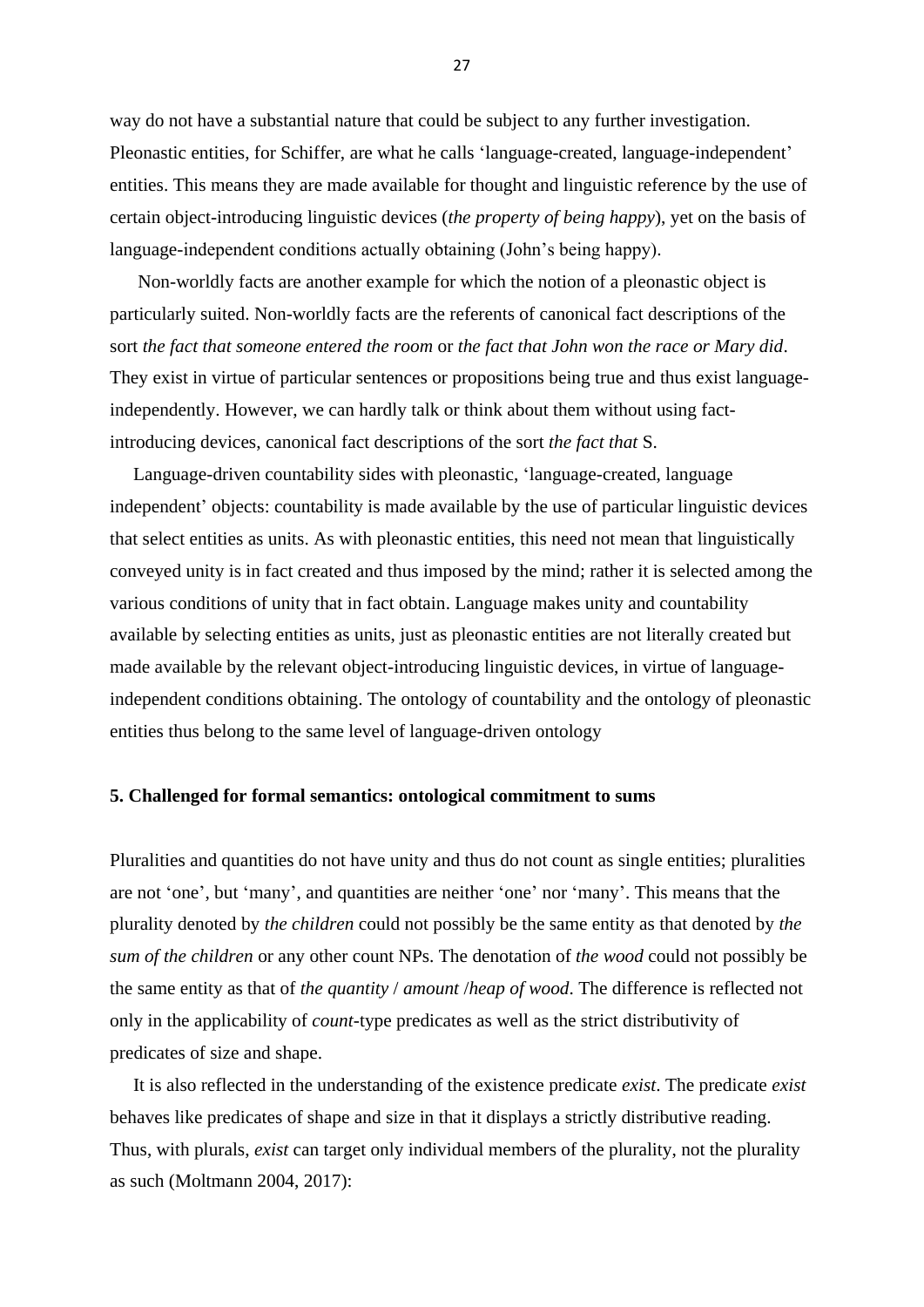(38) The buildings do not exist.

(38) cannot possibly be used as a statement about the existence of the sum as opposed to just the individual members (as a statement, say, by someone expressing doubt in the existence of a particular sum). The same holds for object mass nouns:

(39) The furniture does not exist.

(38) can be understood only as a statement about the existence of the individual pieces, not as a statement about the existence of the quantity as such (as a statement, say, by someone doubting the existence of a quantity as an entity separate from the pieces making it up).<sup>30</sup>

 The view that pluralities and quantities are not single entities is not captured by standard semantic theories of plurals and mass nouns, neither those based on extensional mereology in the tradition of Link (1983) nor those that include conditions of integrity besides a part-of relation (Moltmann 1997, 1998). On standard semantic theories, pluralities and quantities are treated as single entities in the very same way as the elements in the denotation of singular count nouns: they all are elements in the domain of entities in any model interpreting the language. As such, they act as semantic values of referential NPs and first-order variables and are generally taken to form domains that are closed under sum formation. The standard model-theoretic semantics of plurals and mass nouns fails to capture the presence or absence of unity in entities, a notion that plays a central role not just for the mass-count distinction, but also part-structure-related semantic selectional requirements. The metalanguage of standard model-theoretic semantics does not distinguish between individuals on the one hand and pluralities and quantities on the other hand, as beings that have unity and beings that fail to have unity.

 There are well-known motivations and advantages of the standard semantics of plural, mass, and singular count nouns, of course. The standard semantics gives a unified semantics of the three sorts of NPs. First of all, it complies with Fregean view, treating definite singular

 30 On might object that sentences with *exist* should not be taken seriously for semantic purposes since *exist* is a technical verb, mainly used by philosophers. However, it appears that *exist* is subject to robust constraints, constraints that may in fact incompatible with a philosophers' reflective notion of existence (Moltmann 2020). (37, 38) is illustrate this: there are philosophers that adopt mereological universalism, the view that that everything has a sum. Yet even such philosophers cannot use those sentences to convey the existence of a particular sum.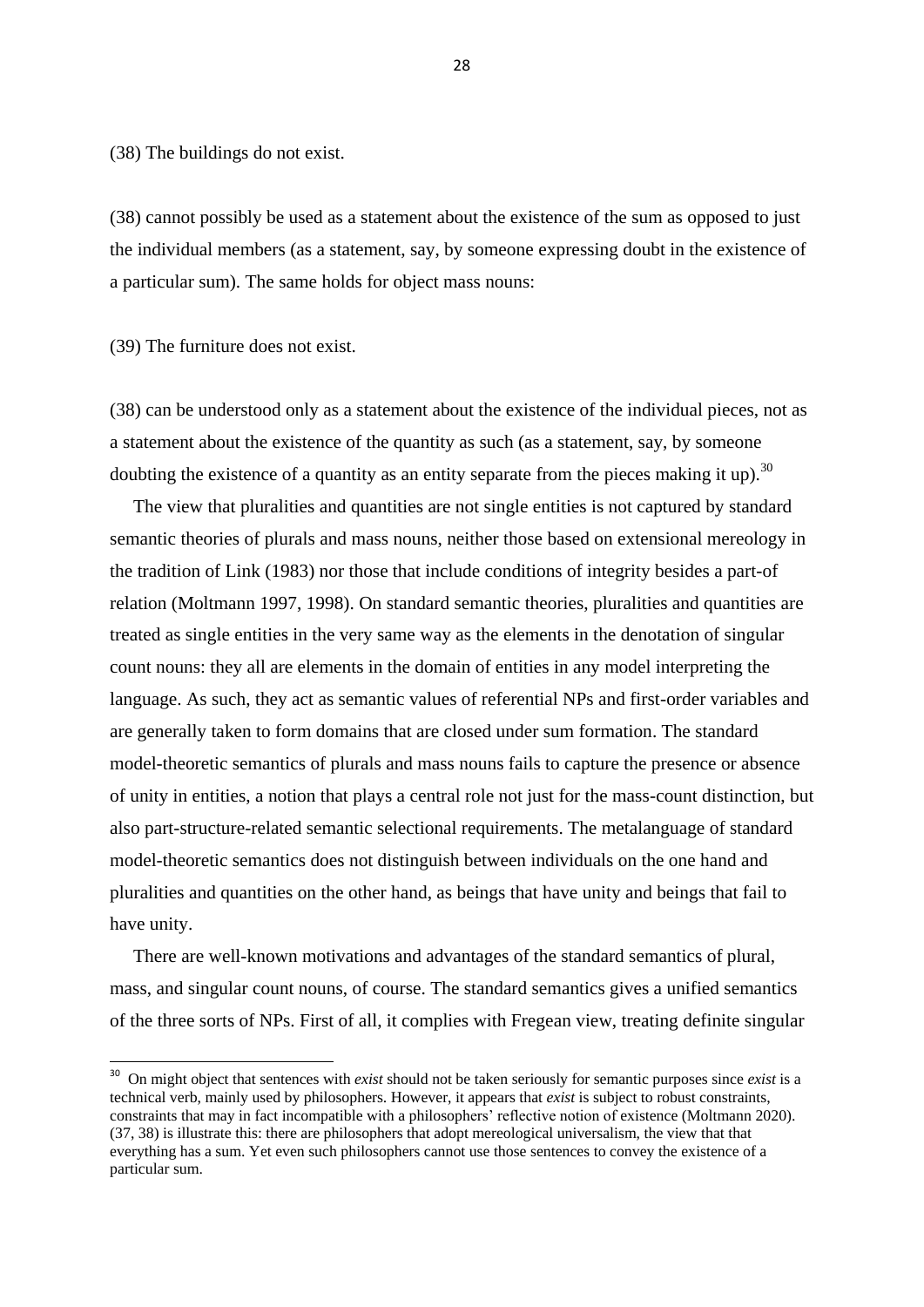count, plural, and mass NPs as singular terms standing for entities. Second, it allows for a uniform semantics of predicates in general as well as particular expressions that apply, it seems, with the same meaning to singular count, plural, and mass NPs, such as the predicate *weigh* mentioned earlier.<sup>31</sup> The standard semantics is able to capture the way the mereology of events may reflect the mereology of their participants, with thematic relations that involve the gradual involvement of a participant in the event. An example is the object argument of *eat* (*eat the apple, eat the apples, eat rice*), which appears to impose its part structure on the event and determine the aktionsart of the VP (and thus the applicability of modifiers such as *for an hour* and *in an hour*) (Krifka 1998, Champollion 2017).

 There is one alternative semantic approach to the semantics of plurals. This approach, which has been pursued especially by philosophical logicians, is that of plural reference (Yi 2005, 2006, Oliver /Smiley 2013, Moltmann 2017). It is based on the view that a definite plural NP such as *the children* does not stand for a single entity, a plurality, but rather refers to each student at once. Pluralities, on that view, are no longer entities; instead there is only plural reference, reference to several entities at once.

 Plural reference, however, does not provide an account for the semantics of mass NPs, since plural reference is based on reference to individuals and the parts of quantities (entities in the denotation of mass nouns) do not have language-driven unity.<sup>32</sup> How to deal with the semantics of mass nouns by giving justice to the distinction between entities that have unity and those that don't is a serious challenge that remains to be undertaken. That challenge needs to be pursued while maintaining, in some way, the insights and advantages of the standard approach.<sup>33</sup>

# **6. The importance of language-driven ontology and unity for grammar and semantics**

The ordinary ontology relates to the semantics of natural language differently than the language-driven ontology. Ordinary objects as putative semantic values of referential NPs may be subject to ontological reflection and rejection, and the lexical words used to refer to them may be subject to some degree of spontaneous modification by the user (subject, of

**.** 

 $31$  Note lost

 $32$  But see Nicolas (2008) for a proposal of that sort.

<sup>&</sup>lt;sup>33</sup> For proposals in that direction see McKay (2017) and Laycock (2006).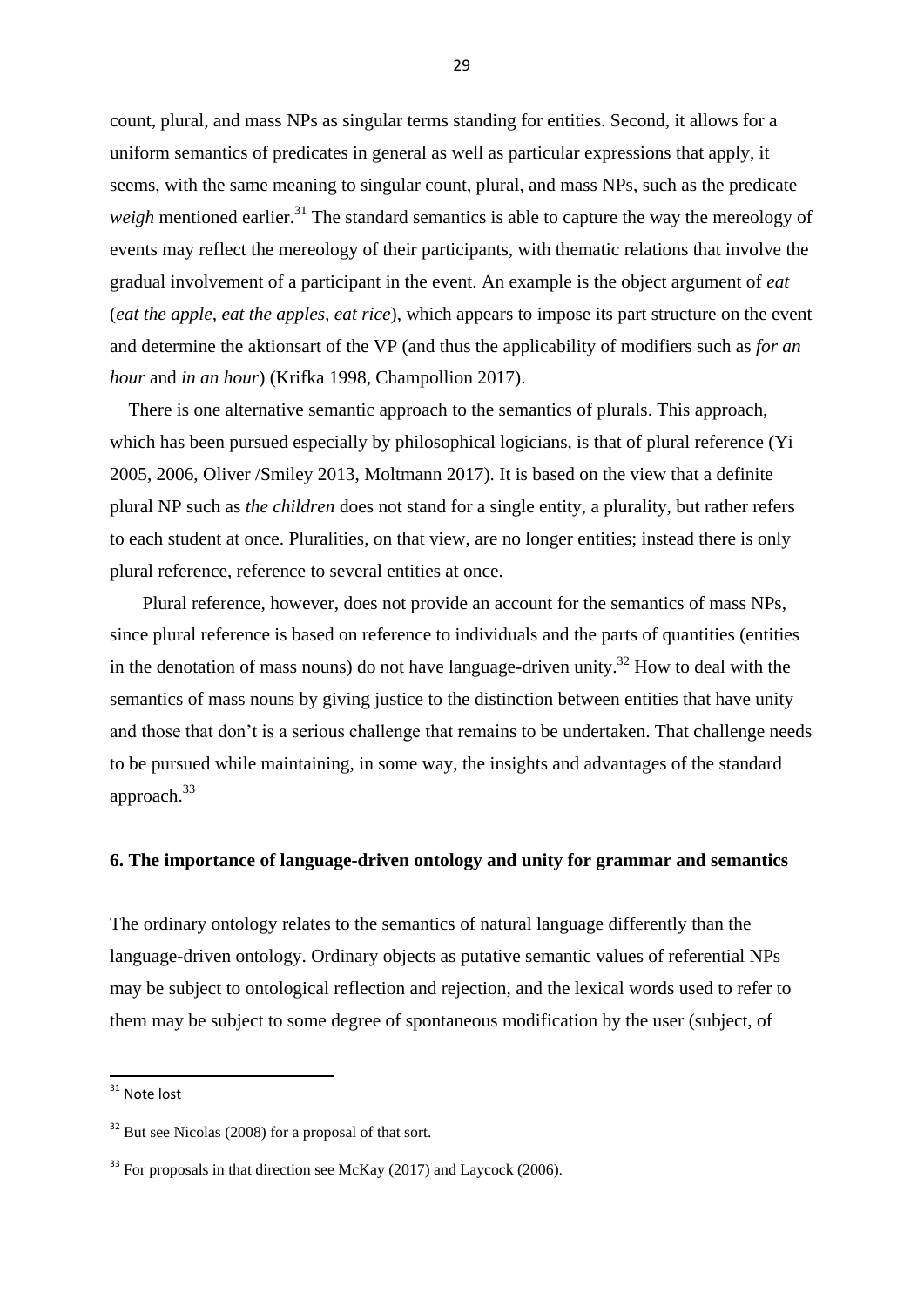course, to conditions of cooperative communication).<sup>34</sup> By contrast, acceptance of the language-driven ontology is mandatory with the use of the language. Given the perspective of generative linguistics, the notions and conditions of the language-driven ontology can be viewed as part of universal grammar more broadly understood, and that even if they are part of the ontology of the real. They can be considered part of universal grammar because they align with the functional part of syntax and need to be acquired together with it. They are part of the core of language on an extended understanding of the term, just as much the functional part of grammar is.<sup>35</sup>

 The central role of the notion of unity for the mass-count distinction and semantic selection shows the importance of the concept of an object for the semantics as well as the syntax of natural language. The notion of unity (the property of being a single entity) can hardly be understood without the notion of an object itself, and given that it is tied to grammar, the notion of an object must be part of language itself, its semantics.

 This issue bears on Chomsky's (1986, 1998, 2013) skepticism regarding the involvement of objects in the semantics of natural language, more precisely, the view that referential NPs stand for objects, which Chomsky denies.<sup>36</sup> The question of whether natural language involves objects in its semantics cannot just be addressed by reflecting upon what referential NPs may stand for and what sorts of predicates they permit, in the sense of standard semantic selection. The notion of being a single entity is already intimately connected to the functional part of language and plays an important role in universals of part-structure-sensitive semantic selection. For that reason it should be considered part of universal grammar, in a suitably extended sense. Chomsky motivates his view with various types of examples of referential NPs permitting apparently contradictory predicates that challenge the notion of an object of reference. The challenges are due largely to Chomsky's adoption of a non-maximalist view of reality, with a particularly constrained notion of a 'real' object. Taking a maximalist view of reality that includes various sorts of highly derivative, possibly mind-dependent, entities promises a new take on the Chomskyan challenges for referentialist semantics.

# **7. Conclusions**

**.** 

<sup>&</sup>lt;sup>34</sup> See Moltmann for that distinction, which relates to a crucial coreperiphery distinction in

 $35$  See Yang (2015) for the view that the functional part of grammar represents core grammar.

<sup>&</sup>lt;sup>36</sup> For Chomsky (p.c.) that skepticism pertains to both actual and merely conceived objects as semantic values of referential NPs.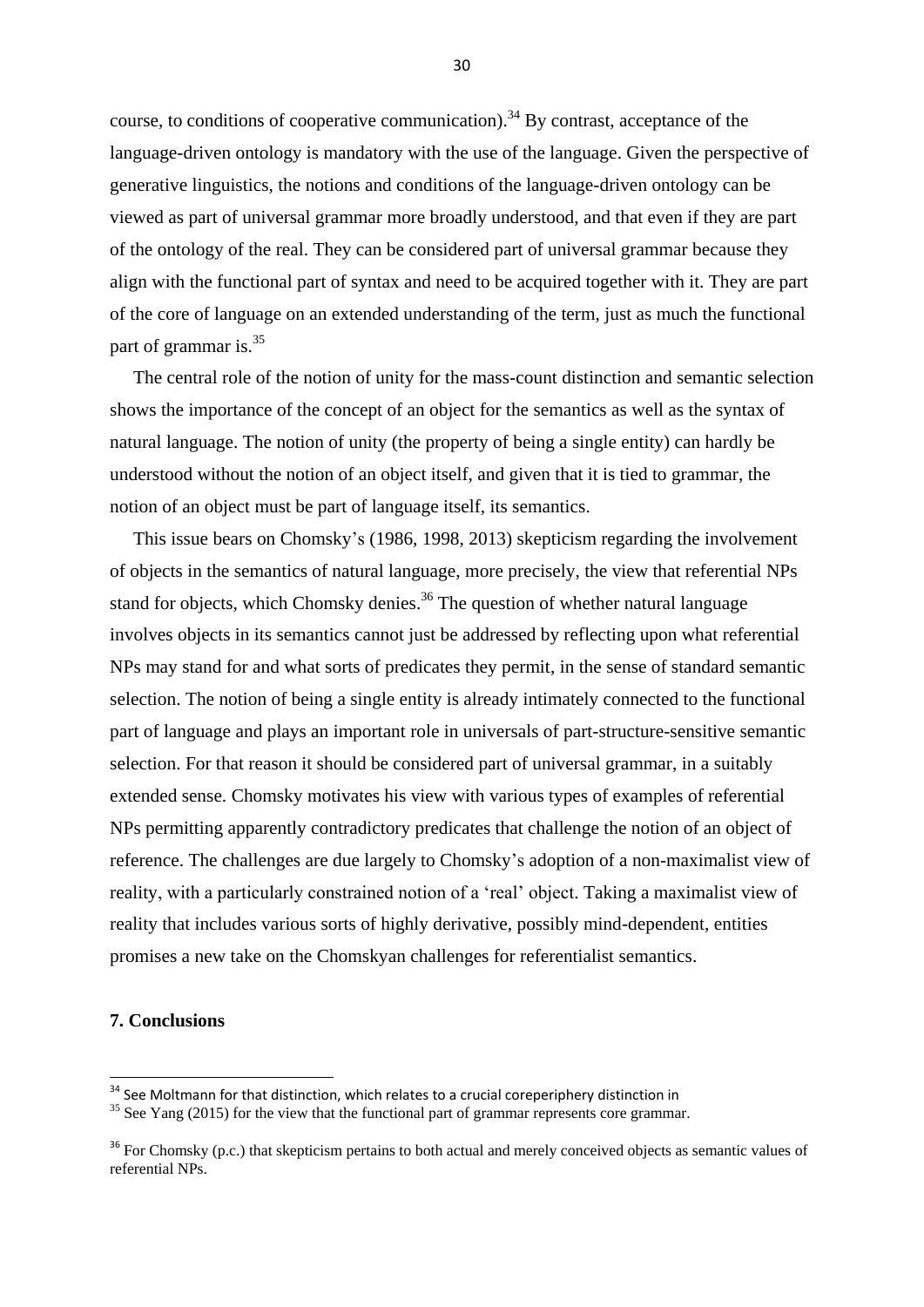This paper has argued for a distinction among three different levels of ontology: the ontology of the real, the ordinary ontology, and a language-driven ontology. The latter is aligned with the syntax of natural language, forming a close tie with compositionality. The co-existence of three ontological levels can best be understood on a maximalist view of reality, which means reality includes not just what is fundamental, but also various sorts of derivative entities that are part of the ordinary and the language-driven ontology. While the ontology of the fundamental hardly plays a role for the semantics of natural language, the ordinary ontology clearly does, especially for the semantics of the lexicon.

 We have seen that the language-driven ontology may select unity differently from the ordinary ontology, being tied to the functional part of language as well as syntactic constructions. The two ontologies also seem to involve different general notions. The ordinary ontology involves notions such as form, function, and persistence; the language-driven ontology involves primitive unity and, possibly, the introduction of objects by abstraction, as pleonastic entities.The language-driven ontology and the ordinary ontology differ also in cognitive status. The acquisition of the ontology of ordinary objects starts before the acquisition of language and proceeds rather independently of it, being based on perception (involving conditions of form and size) and functionality.<sup>37</sup> The language-driven ontology is acquired strictly with the acquisition of the language.

#### **Acknowledgments**

I would like to thank Lucas Champollion, Hana Filip, David Liebesman, James Miller, Gary Ostertag, Jonathan Schaffer, and Stephen Schiffer for comments on an earlier version of this paper as well as Kit Fine for both comments and inspiring conversations. Thanks also to the audience at the conference *Conceptualising Reality in the Aristotelian Tradition and Beyond* in Gothenburg in February 2020, where the paper was presented.

# **References**

Borer, H. (2005): *Structuring Sense. Volume I. In Name only*. Oxford UP, Oxford.

Carrara, M. / A. Arapinis / F. Moltmann (eds.) (2017): *Unity and Plurality. Logic,* 

 *Philosophy, and Semantics.* Oxford UP, Oxford.

- Cartwright, H. (1970): 'Quantities'. *The Philosophical Review* 79, 25-42.
- Champollion, L. (2017): *Parts of a Whole*. Oxford UP, Oxford.

Champollion, L. / M. Krifka (2016): *Mereology*. In P. Dekker / M. Aloni (eds):

**<sup>.</sup>** <sup>37</sup> See Hespos/Spelke (2004).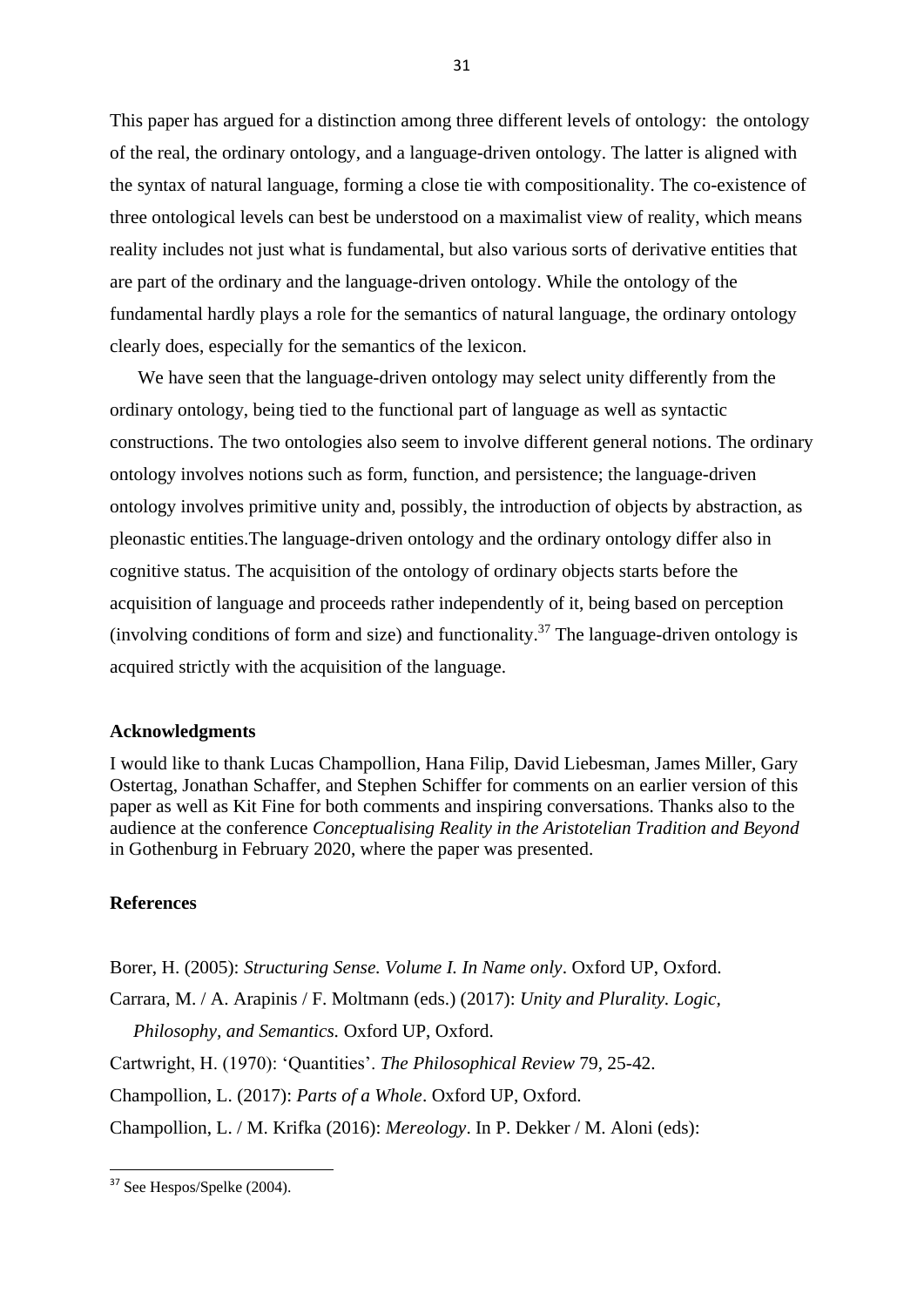*Cambridge Handbook of Semantics*. Cambridge University Press, Cambridge.

- Chao, W. / E. Bach (2012): 'The Metaphysics of Natural Language(s)'. In Kempson et al. (eds.): *Philosophy of Linguistics, 14.* North Holland, Elsevier, Amsterdam, 175-196.
- Cheng, L. / R. Sybesma (1999): 'Bare and not so bare nouns and the structure of NP. *Linguistic Inquiry* 30, 509-542.
- ---------------------------------- (2005): 'Classifiers in four varieties of Chinese'. In *The Oxford handbook of comparative syntax*, eds. Guglielmo Cinque and Richard S. Kayne, Oxford University Press, Oxford, 259-292.
- Chierchia, G. (1998a): 'Reference to kinds across languages'. *Natural Language Semantics* 6, 339–405.
- ---------------- (1998b): 'Plurality of mass nouns and the notion of 'semantic parameter''. In S. Rothstein (ed.): *Events and Grammar*, Kluwer, Dordrecht, 53–103.
- ---------------- (2015): 'How universal is the mass/count distinction? Three grammars of Counting'. In Li / Simpson / Tsai (eds.): *Chinese Syntax in a Cross-linguistic Perspective*. Oxford UP, Oxford.
- Chomsky, N. (1986): *Knowledge of Language. Its Nature, Origin, and Use*. Praeger, Westport (Ct) and London.
- --------------- (1998): *New Horizons in the Study of Language and Mind*. Cambridge UP, Cambridge.
- --------------- (2013): 'Notes on Denotation and Denoting'. In In I. Caponigro / C. Cecchetto (eds.): *From Grammar to Meaning: The Spontaneous Logicality of Language*. Cambridge UP, Cambridge.
- Cohen, D. (to appear): 'Activewear and other vaguery A morphological perspective on aggregate-mass'. In F. Moltmann (ed.): *Mass and Count in Linguistics, Philosophy, and Cognitive Science*. Benjamins, Amsterdam.
- Davidson, D. (1967): 'The Logical Form of Action Sentences'. In N. Rescher (ed.): *The Logic of Decision and Action*. Pittsburgh UP, Pittsburgh, 81–95.
- Doetjes J.S. (2012): 'Count/mass distinctions across languages'. In C. Maienborn / K. v. Heusinger P. Portner (eds.): *Semantics: an International Handbook of Natural Language Meaning, Part III.* Berlin: De Gruyter. 2559-2580.
- Eklund, M. (2008): 'The pictures of reality as an amorphous lump'. In T. Sider / J. Hawthorne / D. W. Zimmerman (eds.): *Contemporary Debates in Metaphysics*. Blackwell, 382—396. Fine, K. (2003): 'The Non-Identity of a Material Thing and its Matter', *Mind*, 112, 195–234.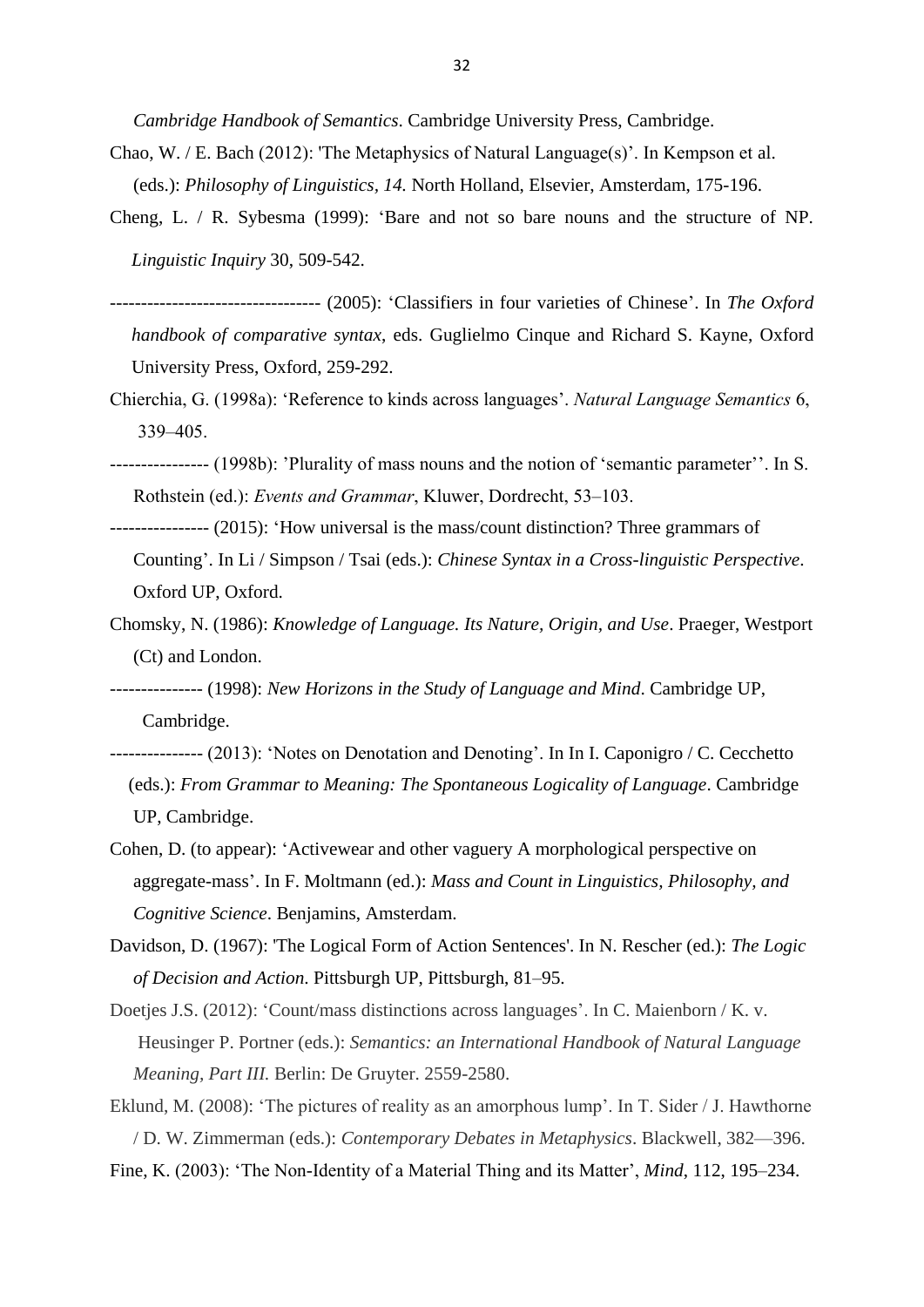--------- (2017): 'Naïve Metaphysics'. *Philosophical Issues* 27, edited by J. Schaffer.

- Frege, G. (1884): *Die Grundlagen der Arithmetik* ('Foundations of Arithmetic')
- ---------- (1892): 'Funktion und Begriff'. Reprinted in G. Patzig (ed.): *Funktion, Begriff, Bedeutung*, Vandenhoeck and Ruprecht, Goettingen.
- Hawthorne, J. (2006): 'Plenitude, Convention, and Ontology'. *Metaphysical Essays*. Oxford UP, Oxford, 53–70.
- Hespos, S. / E. Spelke (2004): 'Conceptual precursors to language'. *Nature* 430, 453-456
- Jespersen, J. (1924): *The Philosophy of Grammar*. George Allen and Unwin, London.
- Koslicki, K. (2008): *The Structure of Objects*, Oxford UP, Oxford.
- Krifka, M. (1998): 'The origins of telicity'. In Susan Rothstein (ed.) (1998): *Events and Grammar.* Kluwer, Dordrecht, 197-235.
- Laycock, H. (2006): *Words without Objects: Semantics, Ontology, and Logic for Non- Singularity*. Oxford UP, Oxford.
- Link, G. (1983): 'The logical analysis of plurals and mass nouns'. In R. Baeuerle et al. (eds.): *Semantics from Different Points of View*. Springer, Berlin, 302-323.
- McKay, T. (2017): 'From mass to plural'. In Carrara et al. (eds.).
- Magidor, O. (2013): *Category Mistakes*. Oxford University Press, Oxford.
- Ter Meulen, A. (1981): 'An intensional logic for mass terms'. *Philosophical Studies* 40. 1, 105-125
- Moltmann, F. (1997): *Parts and Wholes in Semantics*. Oxford UP, New York,
- ---------------- (1998): 'Part structures, integrity, and the mass-count distinction'. *Synthese* 116(1), 75–111.
- --------------- (2004): 'Two kinds of universals and two kinds of collections'. *Linguistics and Philosophy* 27(6), 739-776.
- -------------- (2005): 'Part Structures in Situations: The Semantics of *Individual* and *Whole*'. *Linguistics and Philosophy* 28(5), 599-641.
- ------------- (2013a): *Abstract Objects and the Semantics of Natural Language*. Oxford University Press, Oxford.
- ------------- (2013b): 'The semantics of existence'. *Linguistics and Philosophy* 36.1., 31-63.
- ------------- (2016): 'Plural reference and reference to a plurality. Linguistic facts and
	- semantic analyses'. In M. Carrara et al. (eds.): *Unity and Plurality. Philosophy, Logic, and Semantics*. Oxford UP, Oxford, 93-120.
- -------------- (2017): 'Natural language ontology'. *Oxford Encyclopedia of Linguistics*
- *-------------* (2019): 'Natural language and its ontology'. In A. Goldman / B.